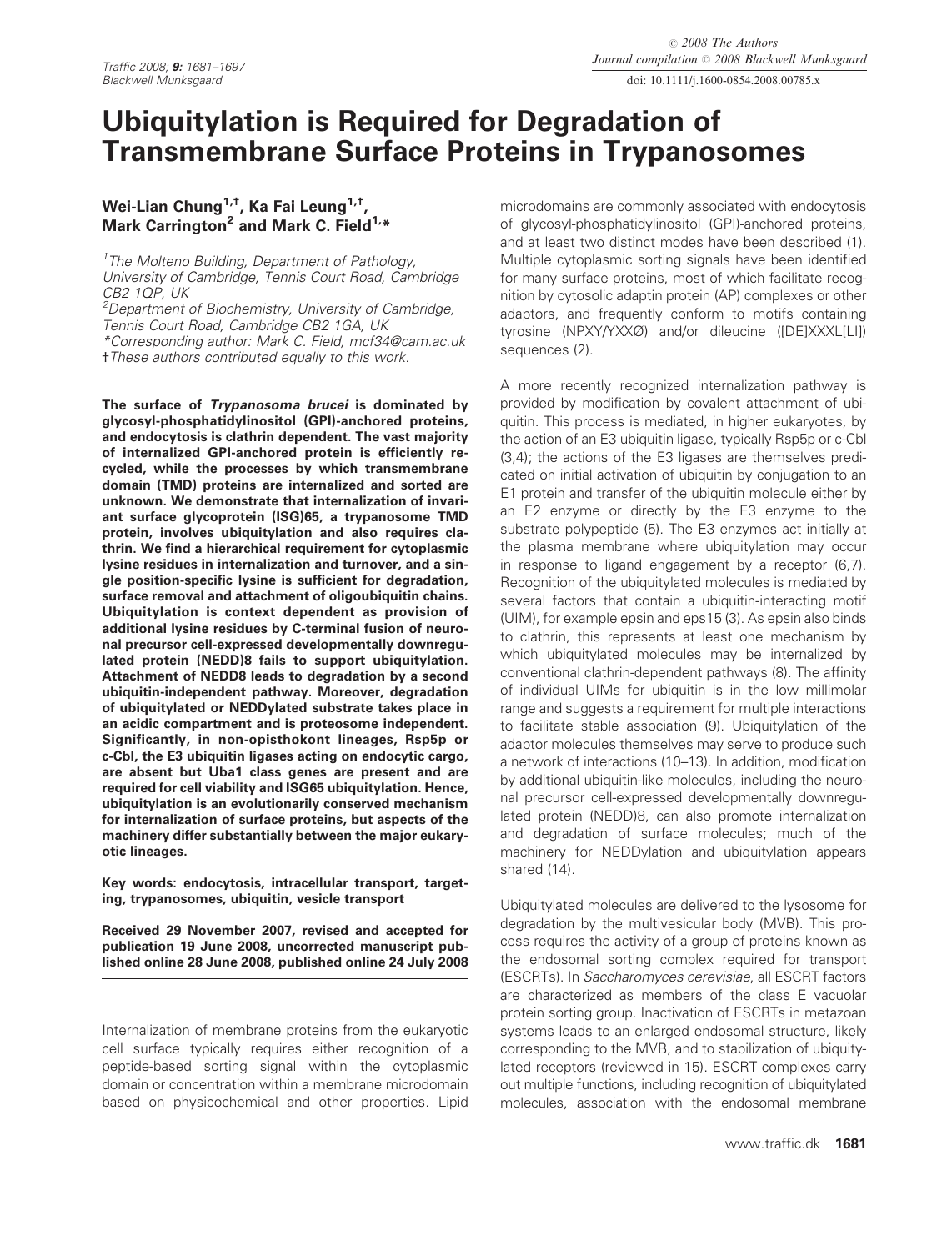through recognition of phosphatidylinositol 3-phosphate and membrane deformation to create the inner vesicles that characterize the MVB. Co-ordinated assembly and disassembly of ESCRT complexes are important for maturation of endosomes, and in particular for sorting, deubiquitylation and ultimate delivery of internalized cargo to the lysosome (16).

The core membrane trafficking elements are highly conserved across the eukaryotic lineages, but a number of lineage-specific features, modifications, expansions and secondary losses accompanied the radiation of the eukaryotes (17,18). Relevant to endocytosis is the restriction of caveolin to metazoan systems, especially interesting as many protist taxa have a heavy emphasis on GPI anchors as a mode for membrane attachment (19). Trypanosoma brucei is both a pathogenic protozoan and a highly divergent eukaryote. The intracellular trafficking system in this organism is well studied on account of roles in immune evasion (reviewed in 20) and cell surface dominance by the GPI-anchored variant surface glycoprotein (VSG). The basic architecture of the trypanosome endocytic system is similar to that of higher eukaryotes but with several distinct features. Commonalities include Rab5, Rab7 and Rab11 functions and dileucine signal-based lysosomal targeting, the presence of MVBs and the importance of clathrin in endocytic events (20–23). Unusual features are the 90% predominance of GPI-anchored molecules, absence of an AP-2 complex, lack of a clear role for dynamin in mammalian-stage endocytosis and exclusive reliance on clathrin-mediated uptake (22,24). While detergent-resistant membrane fractions containing VSG have been described (25), the absence of caveolin, AP-2 and an essentially saturating density of VSG at the surface indicates that the initial endocytic event is likely non-selective, that is that concentration of specific molecules into clathrin-coated pits is not detected (26). Sorting endosomes exclude VSG from regions of the membrane-bearing clathrin coats, suggesting that sorting of VSG from other endocytic cargo may occur at internal sites, but the molecular basis for this is not known (26).

The major transmembrane domain (TMD) proteins at the trypanosome surface are the invariant surface glycoproteins (ISGs) (27). While these molecules have no known function, they are present on both cell surface and endosomal membranes and turn over significantly more rapidly than VSG, suggesting differential sorting (28). In this study, we demonstrate a hierarchical role for cytosol-disposed lysine residues in the C-terminal domain and further, that these residues may be covalently modified by ubiquitin, with the construction of oligoubiquitin chains. There is a well-conserved E1 ubiquitin activation system present in trypanosomes, but surprisingly, homologues of the E3 ubiquitin ligases responsible for modification of endocytic proteins in higher eukaryotes are absent from the genome, indicating considerable mechanistic divergence between trypanosomes and higher eukaryotes. In the accompanying paper, we show that this mechanistic distinctiveness extends to the ESCRT system.

# **Results**

## A hierarchical role for cytoplasmic domain lysine residues in localization in trypanosomes

We previously demonstrated that the cytoplasmic domain of ISG65 is both necessary and sufficient for plasma membrane and endosomal targeting on account of redirection of BiPN, an irrelevant normally secreted hemagglutinin (HA)-tagged fusion protein, to the trypanosome plasma membrane and endosomes (28). The localization of the BiPNTm fusion protein is highly similar to that of endogenous ISG65 and hence facilitates modeling of TMD protein trafficking (Figure 1B). Furthermore, lysine residues within the BiPNTm cytoplasmic tail are required for endosomal targeting.

The C-terminus of ISG65/BiPNTm contains three highly conserved lysines (Figure 1A); two of which are comparatively close to the C-terminus, while the third is more proximal to the hydrophobic membrane-spanning region. We created a set of point mutants where each lysine (K) was replaced in turn by arginine (R) and investigated the effect of these substitutions on location and protein stability. Replacing any one lysine had no detectable effect on the location of BiPNTm, which remained colocalized with the early endosome marker Rab5A and partly with the recycling endosomal marker Rab11 (28). Initially, we observed that replacing either both the N-terminal lysine residues (RRK) or the N- and C-terminal lysines (RKR) resulted in no detectable alteration to the location of BiPNTm, as determined by immunofluorescence of permeabilized cells (Figure 1C). In contrast, replacing both C-terminal lysine residues in the KRR mutant resulted in a clearly decreased internalization efficiency, with diffuse surface staining present and only residual endosomally located BiPNTm.

Substitution of those lysine residues that led to greater surface expression, as determined by immunofluorescence, correlated with a significantly increased stability for the BiPNTm mutant protein (Figure 2). Cells expressing various mutant isoforms of BiPNTm were treated with cycloheximide to inhibit ongoing protein synthesis, and residual levels of BiPNTm were determined by Western blotting with anti-HA antibodies (Figure 2). The wild-type protein (KKK) has a very short half-life of less than 1 h, while removal of all three lysine residues (RRR) stabilized the protein, resulting in a half-life increase of  $\sim$ 400%. Furthermore, both the RRK and the RKR isoforms have similar stability to the wild-type KKK, but the KRR mutant is similar to the RRR form, with a half-life in excess of 3 h. A minor difference in stability between RRR and KRR may indicate residual contributions from the N-terminal-most cytoplasmic lysine.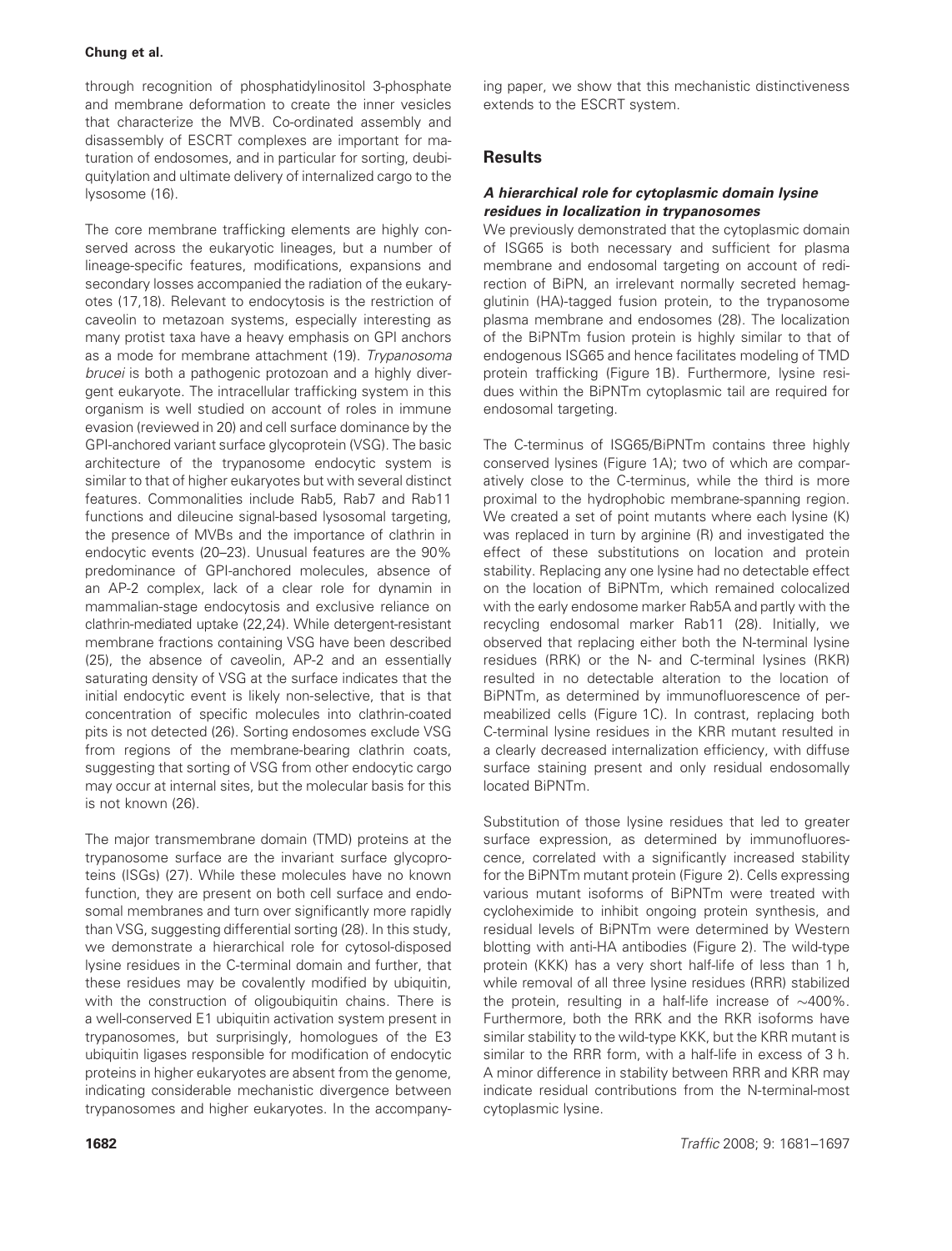

Figure 1: Role for cytoplasmic lysine residues in internalization of surface proteins in trypanosomes. A) Schematic of the TMD and cytoplasmic tail of ISG65/BiPNTm. BiPNTm consists of an N-terminal signal sequence (SS), BiP adenosine triphosphatase (ATPase) domain, an internal HA epitope, followed by C-terminal region of ISG65. The presence of the three conserved lysine residues within the cytoplasmic domain are indicated in red. Substitutions of residues in the BiPNTm lysine-to-arginine mutants are indicated. Similarly, conserved lysines and arginine substitutions in the BiPNTmNEDD8 constructs are also indicated. B) BiPNTm reporter (green) has an identical localization to ISG65 (red). Cell morphology was visualized using phase contrast, while DNA was visualized by co-staining with DAPI (blue). C) Location of BiPNTm fusion proteins. BiPNTm fusion proteins with two lysine-to-arginine point mutations were expressed in bloodstream-stage trypanosomes, and their location was determined in permeabilized cells and colocalized with Rab5A or Rab11, markers for early and recycling endosomes, respectively. RRK and RKR mutants are indistinguishable from the wild-type triple lysine construct (28), while the KRR isoform is mislocalized. Panels designated NP are non-permeabilized cells. Fusion protein was detected with mouse monoclonal anti-HA (green) and Rab5A or Rab11 with affinity-purified polyclonal antisera (red). Cells were counter stained for DNA with DAPI (blue). Scale bar is  $2 \mu m$ . Figure 1 continued on next page.

## Internalization depends on the presence of the C-terminal lysine residues

To rigorously confirm a role for the cytoplasmic lysine residues in internalization, we subjected cells expressing mutant isoforms of BiPNTm to surface biotinylation using a membrane-impermeant biotinylation reagent. Surface (biotinylated) molecules were captured with streptavidinconjugated beads, while non-biotinylated molecules were collected by trichloroacetic acid (TCA) precipitation. BiPNTm was quantified from both fractions by Western blot with anti-HA antibody. The wild-type construct, KKK, was predominantly recovered in the intracellular pool (soluble; S), with less than 20% disposed on the cell surface (biotinylated; B) (Figure 3). Both the single lysine forms RRK and RKR behaved identically to KKK, indicating that a single lysine at one of the two C-terminal positions is sufficient for efficient internalization. By contrast, removal of both C-terminal lysines (KRR) or all three (RRR) from the cytoplasmic tail resulted in a clear increase to the proportion of protein displayed at the surface. As a control, we also investigated the distribution of native ISG65 and found that approximately 50% was accessible to biotin, consistent with previous observations that the native protein is displayed more efficiently at the cell surface (28). To demonstrate that all the biotinylated material were cleared by the streptavidin beads, after binding to a first aliquot of

**Traffic 2008; 9: 1681–1697** 1883) **1683** 

streptavidin beads, the resulting supernatant was incubated with a second aliquot of streptavidin beads. Our results show that all biotinylated material were recovered by the first aliquot of streptavidin beads (Figure S1).

Therefore, there is a clear correlation between the presence of a lysine residue in the second or third position of the cytoplasmic tail of BiPNTm, efficient uptake from the cell surface and a short half-life. In the absence of a lysine at one or other of these positions, BiPNTm is stabilized with increased presence on the cell surface. Taken together, this evidence suggests that lysine residues are required for both internalization and degradation of BiPNTm.

## BiPNTm is covalently modified by ubiquitin

The clear importance of lysine residues in internalization and turnover of BiPNTm suggests that ubiquitylation is involved in the process. A role for ubiquitin-mediated turnover of trypanosome proteins in the control of the cell cycle has been suggested previously by studies on the role of the proteosome (29,30), but direct evidence for ubiquitylated proteins has not been reported.

The presence of ubiquitylated adducts of BiPNTm was detected directly by Western blot analysis with anti-ubiquitin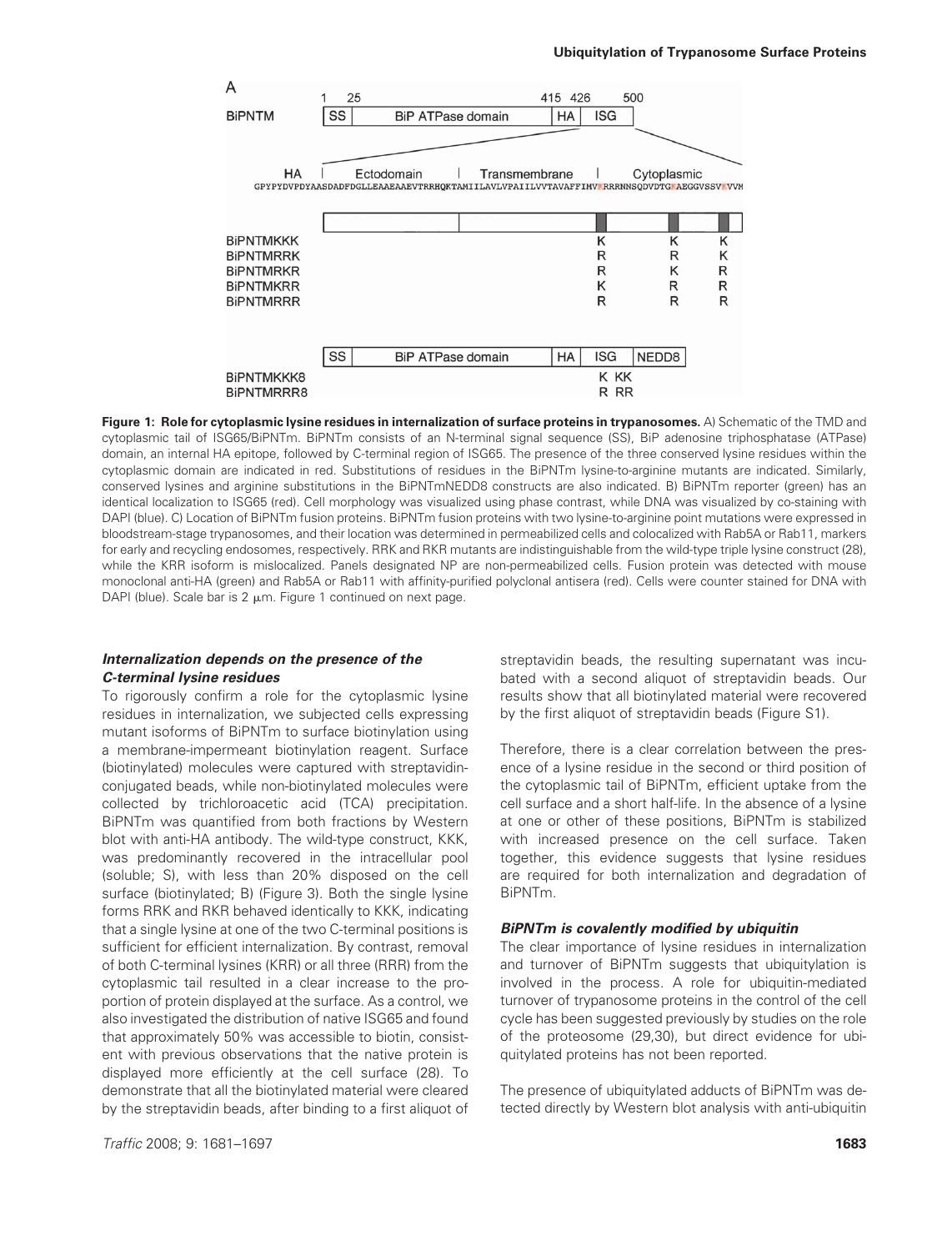

Figure 1: Continued from previous page.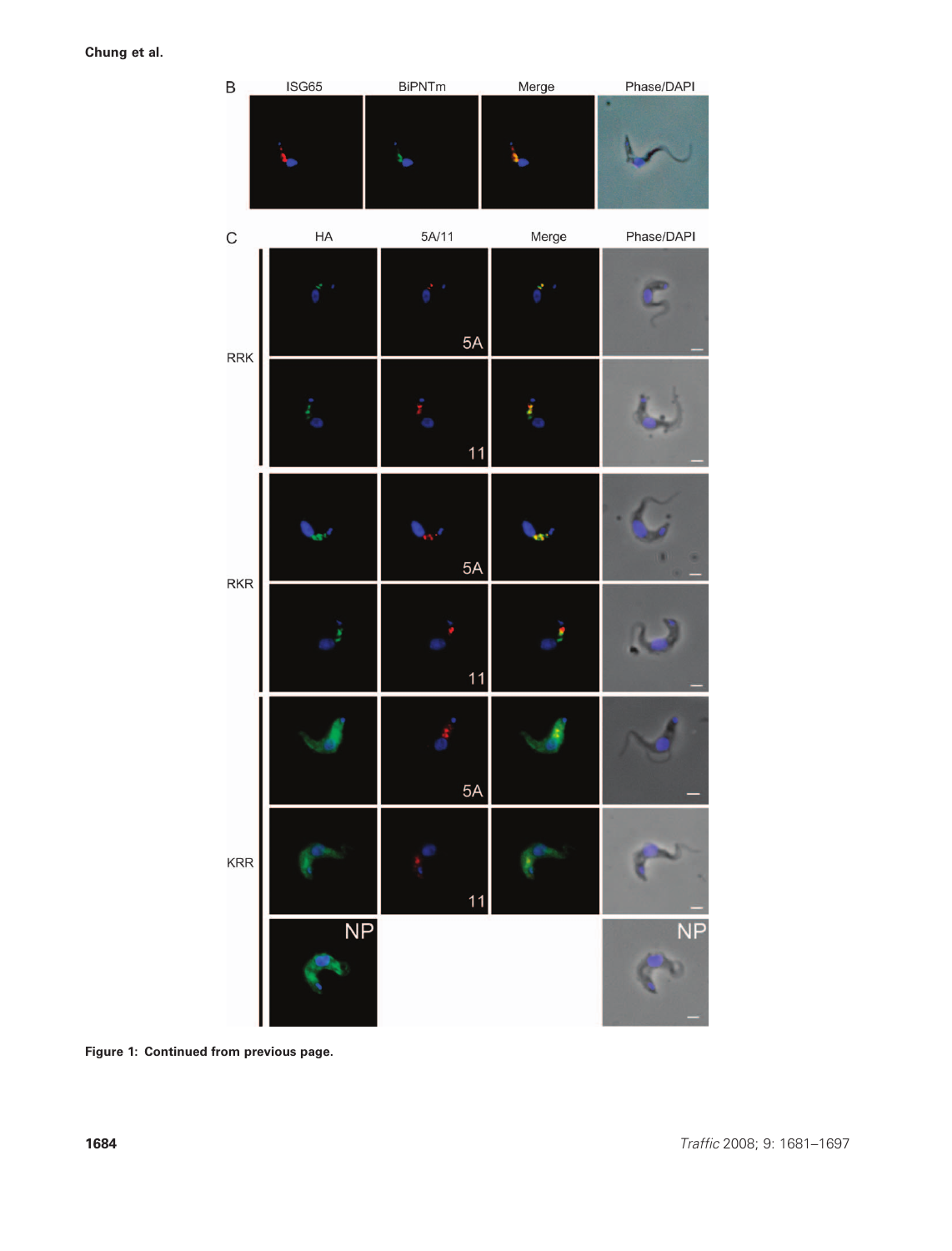

Figure 2: Turnover of BiPNTm is lysine dependent. A) Cells expressing various isoforms of BiPNTm were treated with cycloheximide to block ongoing protein synthesis, and the level of BiPNTm remaining was determined by Western blotting using anti-HA antibodies following solubilization and resolution by SDS–PAGE. Equivalence of loading was monitored for total protein in duplicate gels stained with Coomassie Blue or red Ponceau staining of the membrane prior to blocking. B and C) Quantification of replicate experiments as in (A) following densitometry. Each experiment was performed at least twice. Error bars indicate the standard error, and values are normalized to time zero.

antibody following immunoprecipitation of the fusion protein using anti-HA antibody (Figure 4A, lanes U; ubiquitin antibody blot). In lysates from cells expressing the wildtype form of BiPNTm (KKK), it was possible to detect up to five additional higher-molecular-weight bands, which likely correspond to ubiquitylated forms of BiPNTm (indicated by black dots in Figure 4). Both the RRK and the RKR forms produced similar patterns, suggesting that ubiquitylation can take place efficiently on each of the lysine residues close to the C-terminus. By contrast, lysates from the KRR mutant failed to show additional bands corresponding to ubiquitylated BiPNTm, despite the fusion protein having been captured as demonstrated when the lysate was probed with anti-HA (Figure 4A, lanes H; HA antibody blot). As a specificity control, neither the fusion protein nor the ubiquitylated adducts were detected in lysates of untransfected trypanosomes (Figure 4A, lanes 427). The heavy bands in lanes U result from detection of the HA antibody used in the immunoprecipitation, while two cross-reacting bands are detected with anti-HA in the cell lysates (Figure 4A, lanes 427).

To confirm the presence of covalently linked ubiquitin, cells expressing BiPNTmKKK were super-transfected with a second plasmid that expressed monomeric trypanosome ubiquitin, tagged at the N-terminus with the FLAG epitope. Transformants were selected, lysates prepared and proteins collected with anti-HA antibodies. These lysates

**Traffic 2008; 9: 1681–1697** 1885) **1685** 

were probed with either anti-FLAG (Figure 4B, left panel) or anti-ubiquitin (Figure 4B, right panel) antibodies, while as a specificity control, wild-type cells (lanes 427) were treated in the same manner. FLAG antibodies clearly detected a ubiquitylated BiPNTm product at  $\sim$ 62 kDa, likely a monoubiquitylated adduct, as well as two highermolecular-weight forms that were less abundant. Again, intense bands between 47 and 55 kDa correspond to detection of the anti-HA antibody used in the initial pull down. As further confirmation, lysates from cells expressing BiPNTmKKK and FLAG–ubiquitin were again subjected to anti-HA pull down, but the lysates were probed with anti-ubiquitin antibodies. A clear ladder of products with molecular weight greater than 62 kDa and highly similar to the pattern observed in panel A was obtained (Figure 4B, left panel).

Overall, these data demonstrate the covalent attachment of ubiquitin to BiPNTm. Furthermore, addition apparently can take place on either of the two C-terminal-most lysine residues, and these positions appear redundant as a similar pattern of ubiquitylated conjugates was obtained when either of these two lysines or both together were present. Finally, as up to five ubiquitylated products may be detected, even when only a single lysine is available for modification, oligoubiquitylation of BiPNTm lysine residues must be occurring, with chains containing at least five ubiquitin monomers.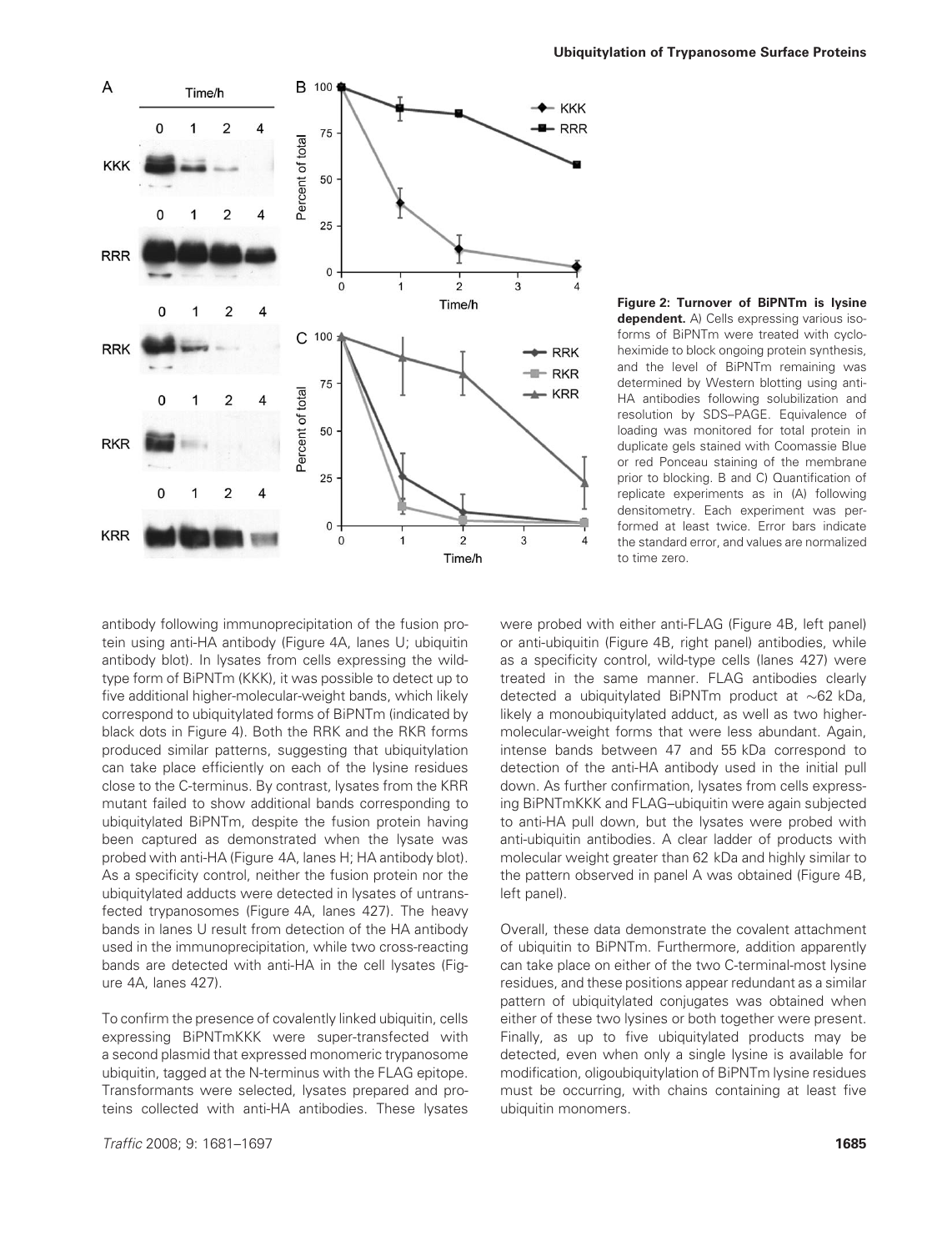

Figure 3: Surface location of BiPNTm is lysine dependent. A) Western blot analysis of surface-biotinylated (lanes B) and nonbiotinylated material (lanes S). Two-hundred-fold excess biotin (1 mM) was used to ensure that all surface molecules were biotinylated. Following biotinylation, the reactions were quenched, cells solubilized and biotinylated proteins captured with fivefold excess of streptavidin beads to ensure that all immune complexes were pulled down; non-biotinylated proteins were concentrated by TCA precipitation, and equivalent fractions were separated by SDS–PAGE and probed with anti-HA antibodies for BiPNTm or anti-ISG65. Migration positions of molecular weight markers are indicated at left for BiPNTm constructs and at right for ISG65. Equivalence of loading was monitored for total protein in duplicate gels stained with Coomassie Blue or red Ponceau staining of the membrane prior to blocking. B) Quantification of replicate experiments as in (A) following densitometry. Each experiment was performed at least twice. Error bars indicate the standard deviation.

#### Ubiquitylation is context dependent

To further probe mechanisms for degradation of BiPNTm, we attached the trypanosome ubiquitin-like protein NEDD8 to the C-terminus of BiPNTmKKK and -RRR isoforms to create BiPNTmKKK8 and BiPNTmRRR8, respectively. NEDD8 can be attached to mammalian cell surface proteins and lead to their downregulation by a mechanism that requires c-Cbl, the E3 ubiquitin ligase also responsible for ubiquitin conjugation (14). Significantly, NEDD8 and ubiquitin can be present on the same molecule, competing for the same lysine residues, but unlike ubiquitin, NEDD8 does not appear to form polymers. The NEDD8 BiPNTmKKK8 fusion protein retained the original C-terminal lysine residues of BiPNTm for potential conjugation as well as several additional lysine residues within its own sequence. The presence of covalently conjugated ubiquitin was monitored by pull down with anti-HA followed by Western blotting with anti-ubiquitin or anti-HA antibodies, while surface display was followed by biotinylation (Figure 5).

Wild-type cells (lanes 427) clearly contained no fusion protein or ubiquitylated forms, while in the cells expressing

BiPNTmKKK, we were able to detect multiple ubiquitylated forms. A pair of faint cross-reacting bands were detected by ubiquitin in the 427 lysates, which may be endogenous ubiquitylated proteins that were recognized by the anti-HA antibody. When the NEDD8 forms were analyzed, a new band at 62 kDa was observed, corresponding in molecular weight to BiPNTmNEDD8 (Figure 5A, left lanes). However, no new bands corresponding to ubiquitylated forms were detected, and moreover there was absence of a monoubiquitylated form, as detected for BiPNTmKKK (indicated on Figure 5A, second lane with a black dot), which would be expected to migrate just above the major BiPNTmNEDD8 band. Hence, BiPNTmNEDD8 fusion proteins are not major substrates for ubiquitylation.

Furthermore, the NEDD8 fusion proteins were very rapidly turned over with a half-life of less than 30 min (Figure 5B), and interestingly, this half-life was not influenced by the presence or absence of the lysine residues within the cytoplasmic tail of BiPNTm. This is fully consistent with the absence of both ubiquitylated conjugates and a role for ubiquitylation in turnover of these forms of BiPNTm. In addition, very little of either NEDD8 fusion protein isoform was found on the surface of trypanosomes, as assessed by biotinylation (Figure 5C), and the majority of detectable internal material colocalized with the early endosome marker Rab5A. Absence of colocalization with Rab11 suggests that these proteins are not, in the main, recycled. Overall, these data suggest that BiPNTmNEDD8 fusion proteins are highly unstable, efficiently internalized, do not recycle and are poorly expressed on the cell surface.

## Degradation of TMD proteins is in an acidic compartment

To determine if the ultimate fate of TMD proteins included delivery to the lysosome for degradation, turnover of protein in cells expressing BiPNTm or the BiPNTmNEDD8 fusion protein was monitored (Figure 6). In higher eukaryotes, there is good evidence that ubiquitylated proteins are delivered to the terminal lysosome following passage through the MVB (15). However, at steady state, we were unable to detect lysosomally localized BiPNTm or ISG65 protein by co-staining with p67 (data not shown), potentially because of rapid degradation of any protein that reaches this compartment.

Treatment of cells with ammonium chloride clearly delayed turnover of BiPNTmKKK (Figure 6A,B, ammonium lanes), with a substantially less dramatic effect on the BiPNTmNEDD8 fusion protein, KKK8. Furthermore, the proteosome inhibitor MG132 did not protect either the BiPNTmKKK or the NEDD8 fusion protein. Taken together, these data suggest that ultimate disposal of the BiPNTm protein takes place in a low pH compartment, most probably the lysosome, and suggest no significant role for the proteosome in disposal of ubiquitylated protein within the trypanosome endosomal system.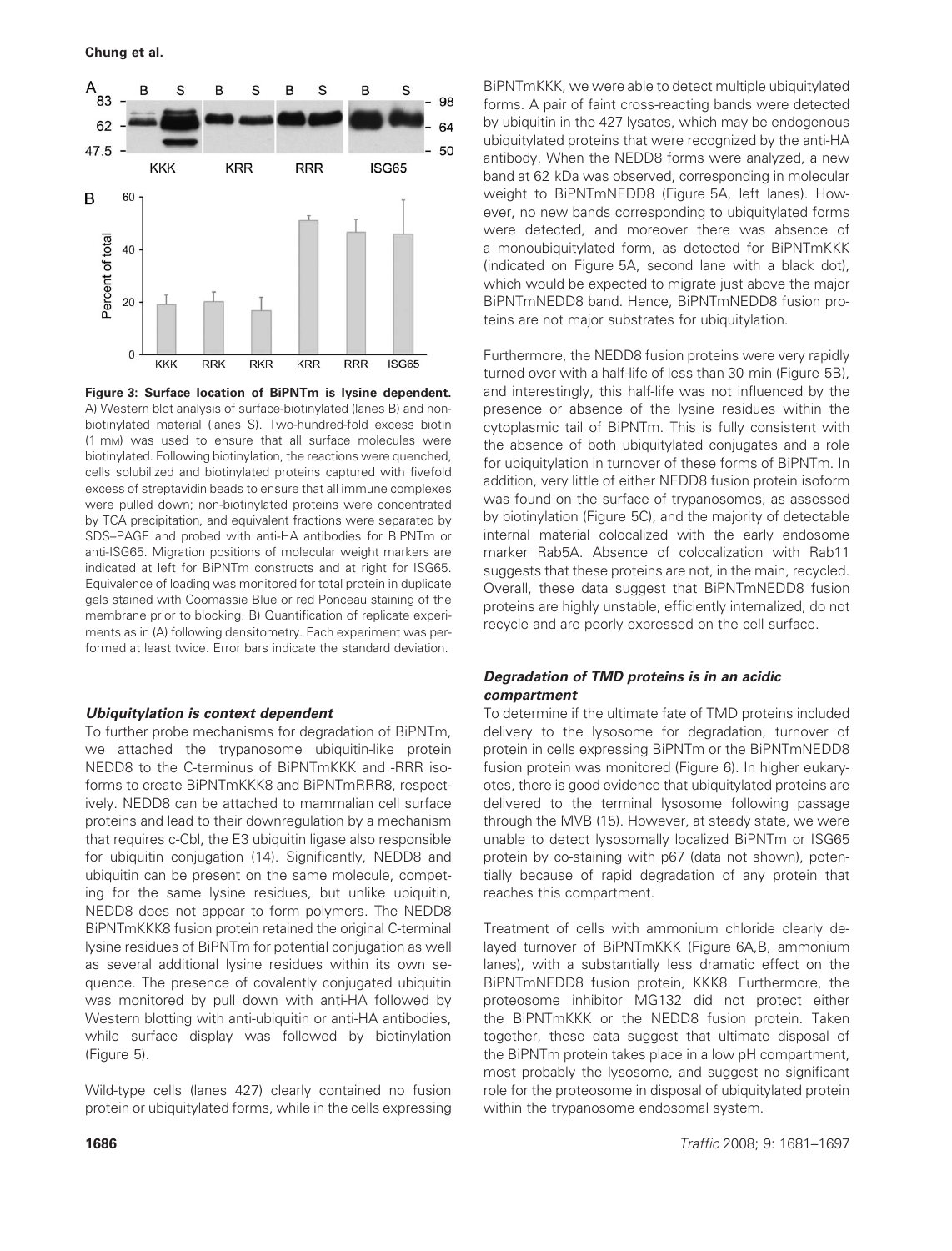

Figure 4: BiPNTm is modified by covalent attachment of ubiquitin. A) Lysates from BSF cells expressing HA-tagged BiPNTmKKK, -RRK, -RKR, -KRR or from control cells (lanes 427) were immunoprecipitated with anti-HA antibody, and the immunoprecipitates were separated by SDS–PAGE and then immunoblotted with anti-ubiquitin antibody P4D1 (denoted by U) and anti-HA antibody (denoted by H). The migration of unconjugated (BiPNTm) and conjugated (black circles) chimeric proteins are indicated on the right side as is the migration position of the IgG heavy chain, which is detected by the secondary antibody in the Western blot. B) Immunoblots of cells expressing FLAG-tagged trypanosome ubiquitin. Immunoprecipitated HA-tagged proteins from BiPNTmKKK (KKK) or from control cells (lane 427) also expressing FLAG–ubiquitin were probed with anti-FLAG antibody. Monoubiquitin-conjugated BiPNTm on the anti-FLAG blot is indicated as is the position of cross-reacting IgG heavy chain. Migration positions of molecular weight markers are indicated at left in kilodaltons.

# Evolutionary divergence in the ubiquitylation machinery

To investigate further the role of ubiquitylation in endocytosis in trypanosomes, we searched for components of the ubiquitin transfer system. E3 ubiquitin ligases directly modify proteins with ubiquitin, and two are known to be involved in endocytosis. Rsp5p, a homologous to E6-AP carboxyl terminus (HECT) domain ubiquitin ligase, also containing a C2 domain and three WW domains, is involved in protein sorting and is associated with the MVB ESCRT complexes (31–33). Furthermore, Rsp5p localizes to multiple sites in the endocytic pathway, suggesting a role in ubiquitylation at various stages of endocytosis (34). The second well-characterized endocytic E3 ubiquitin ligase is c-Cbl, which ubiquitylates receptor tyrosine kinases, including the EGF receptor (35,36). c-Cbl contains an N-terminal tyrosine kinase-binding domain, a  $C_3HC_4$  RING (really interesting new gene) finger domain, a proline-rich region and a C-terminal ubiquitin-associated (UBA) domain (37).

We searched the T. brucei genome with higher eukaryote Rsp5p or c-Cbl sequences. None of the HECT domaincontaining candidates returned contained WW or C2 domains or BLASTed (reverse basic local alignment sequence tool) to Rsp5p in S. cerevisiae or to NEDD4 in Homo sapiens, the prototypical HECT family protein (38). Additional searches using Rsp5p without the HECT domain also failed to return a candidate with a predicted similar architecture or molecular weight to Rsp5p/NEDD4. Furthermore, phylogenetic analysis, using Bayesian inference, of all trypanosome HECT domain proteins indicated no clear orthologous relationships to Rsp5p (data not shown). Similarly, several c-Cbl candidates were identified in the T. brucei genome, but none of these detected c-Cbl on reverse BLAST to the H. sapiens genome. We further examined all trypanosome open reading frames (ORFs) with predicted RING domains by phylogenetic reconstruction to identify those sequences closest to c-Cbl; none of these candidates had a similar domain architecture or successfully identified c-Cbl by reverse BLAST (data not shown). Altogether, this analysis suggests the absence of detectable orthologues of c-Cbl or Rsp5p in T. brucei and raises the possibility that alternate mechanisms or factors are utilized in divergent eukaryotes. Furthermore, we surveyed several additional genomes for the presence of Rsp5p and c-Cbl sequences [two Amoebozoa, four Archaeplastida, seven Chromalveolata and six Excavata, see accompanying paper (39)]; we were unable to detect such sequences in any genome outside the Opisthokonta, suggesting that these factors are highly restricted from an evolutionary standpoint (data not shown).

By contrast, E1 enzymes are highly conserved between trypanosomes and higher eukaryotes. In S. cerevisiae, there is a single E1, Uba1p (40), and the H. sapiens orthologue is UBE1 (41). We used Uba1p and UBE1 to search the trypanosome genome and identified two candidates, Tb927.8.2640 and Tb09.211.3610, with highly significant BLAST scores of  $10^{-173}$  and  $10^{-106}$ , respectively; (Figure S2) these ORFs are of similar size to Uba1 and reverse BLAST. The next most significant sequence was Tb927.5.3430, with an e value score of  $10^{-29}$ . To confirm assignment of Tb927.8.2640 and Tb09.211.3610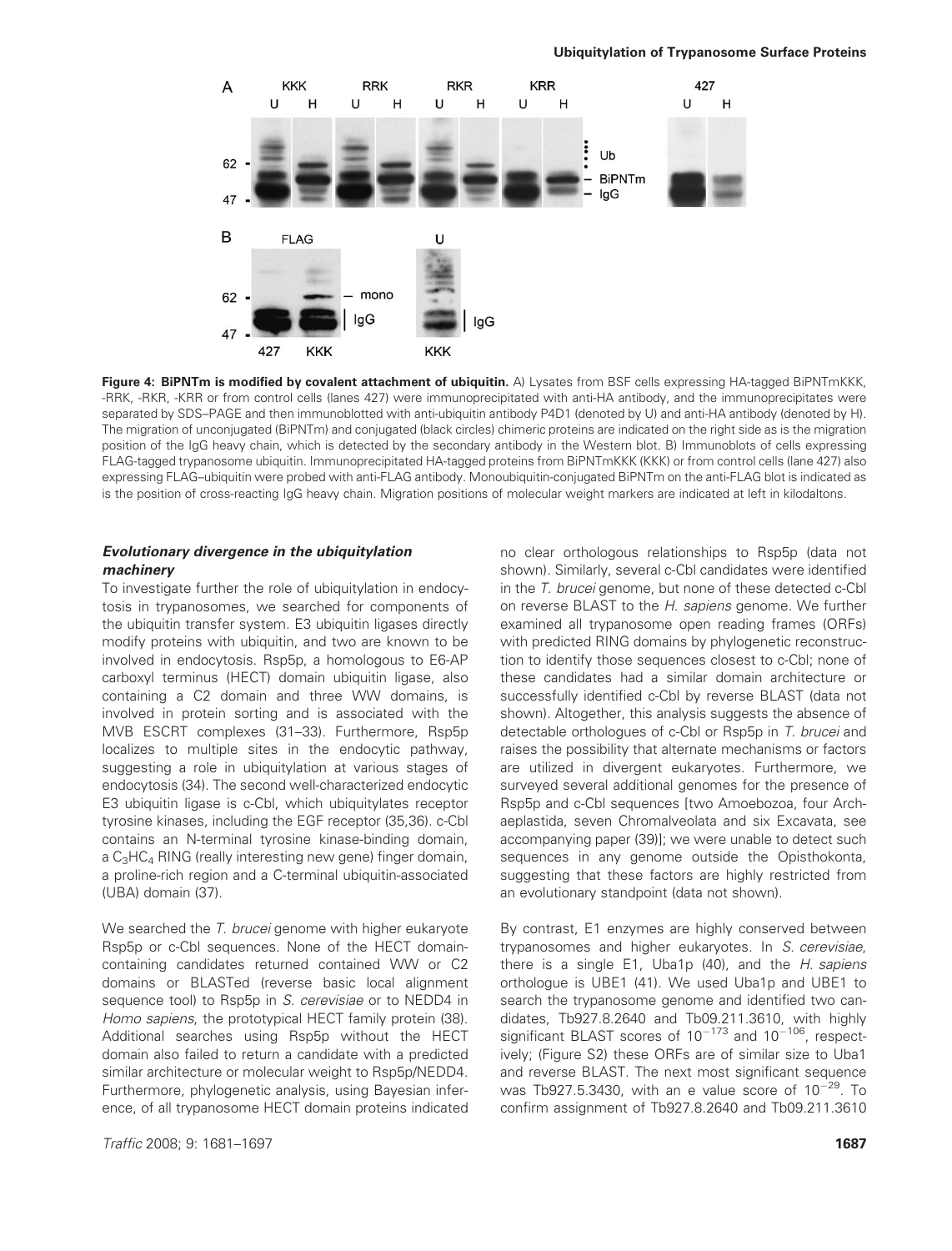Chung et al.



Figure 5: Ubiquitylation is context dependent. A) The trypanosome NEDD8 polypeptide (78 amino acid residues) was fused to the C-terminal end of BiPNTmKKK to create BiPNTmKKK8 or BiPNTmRRR to create BiPNTmRRR8. Lysates prepared from cells expressing these proteins were examined with anti-HA antibodies (upper panels). The BiPNTm migrates at  $\sim$ 55 kDa with a less intense band at 60 kDa (indicated with a black dot), likely the monoubiquitylated form. NEDD8 constructs KKK8 and RRR8 migrate with similar apparent molecular weight to monoubiquitylated BiPNTm (lanes KKK8 and RRR8). Anti-ubiquitin staining (lower panels) reveals ubiquitin conjugates in BiPNTmKKK but not in the NEDD8 forms (KKK8 and RRR8). A non-specific cross-reacting doublet is detected in the parental cell line (lane 427) negative control. B) Stability of NEDD8 constructs. Quantification of anti-HA reactivity in lysates of cells expressing the NEDD8 forms of BiPNTm with or without lysine residues following inhibition of protein synthesis with cycloheximide. The protein is considerably less stable than BiPNTm itself, but turnover is unaffected by the absence of potential ubiquitin acceptor sites in the cytoplasmic domain of BiPNTm. C) Surface biotinylation of cells expressing BiPNTmNEDD8 fusion proteins. Surface proteins were derivatized with membraneimpermeable biotin and quantified as described in Materials and Methods and Figure 3. The presence of the NEDD8 domain leads to significantly reduced surface expression. D) BiPNTmNEDD8 fusion protein is excluded from recycling endosomes. Cells expressing BiPNTmNEDD8 were immunostained with anti-HA (green), anti-Rab11 or Rab5A (red) and DAPI for DNA. Scale bar is 2  $\mu$ m. There is clear colocalization of the fusion protein with Rab5A but not with Rab11.

as Uba1-class orthologues, we performed a phylogenetic reconstruction using Tb927.8.2640, Tb09.211.3610, Tb927. 5.3430 and members of the extended E1 family from S. cerevisiae and H. sapiens as reference sequences (Figure 7A). The data indicate that Tb927.8.2640 and Tb09.211.3610 encode Uba1-class proteins.

To demonstrate that the Tb927.8.2640 and Tb09.211. 3610 ORFs are expressed, cells were transfected with tetracycline-inducible RNA interference (RNAi) constructs. RNAi of either Tb927.8.2640 or Tb09.211.3610 produced a significant growth defect after 2 days of induction compared with the non-induced cells (Figure 7B) (Table S1), while messenger RNA (mRNA) expression and specificity of knockdown could be confirmed by quantitative real-time polymerase chain reaction (qRT-PCR) (Figure 7D). Furthermore, when cells harboring the RNAi construct for Tb09.211.3610 were induced with tetracycline and lysates probed with the ubiquitin-specific antibody FK2, there was a decrease of  $\sim$  50% in the level of detectable ubiquitylated proteins (Figure 7C). Together, these data provide strong evidence that Tb927.8.2640 and Tb09.211.3610 encode functional Uba1-class factors required for cell cycle progression in trypanosomes and confirm the presence of highly conserved E1-related enzymes in these distant taxa. Furthermore, these data indicate that gene knockout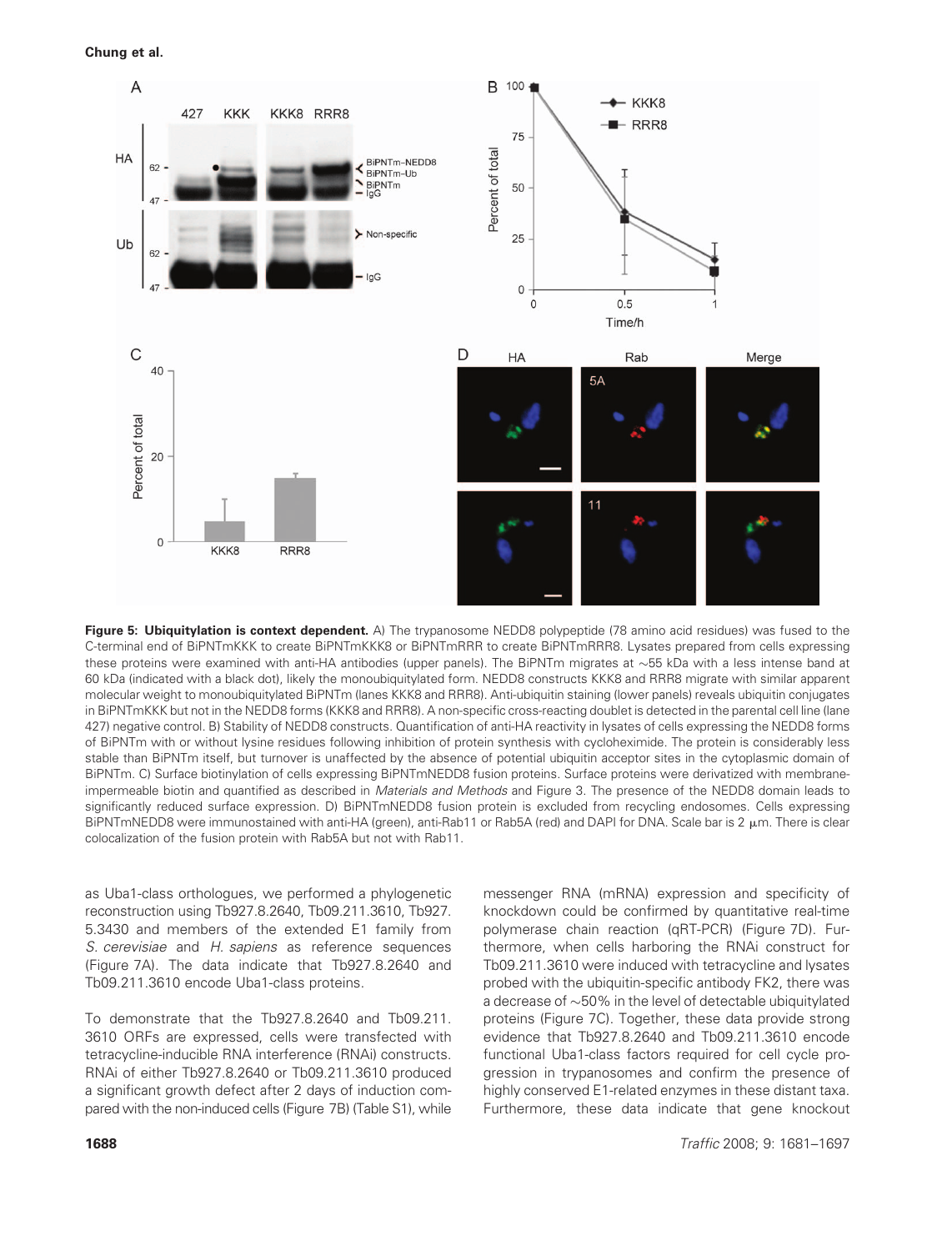

Figure 6: Degradation of ubiquitylated and NEDDylated proteins takes place in an acidic compartment. A) Turnover of BiPNTm and BiPNTm-NEDD8 fusion proteins in the presence of a weak base (ammonium chloride) or proteosome inhibitor (MG132). Western blots of cells expressing BiPNTm or BiPNTmNEDD8 preincubated with the indicated inhibitor and then exposed to cycloheximide (CHX) to prevent ongoing protein synthesis. Fusion proteins were detected with anti-HA antibody. Equivalence of loading was monitored for total protein in duplicate gels stained with Coomassie Blue or red Ponceau staining of the membrane prior to blocking. B) Quantification of two experiments as in (A) by densitometry. Error bars represent the standard deviation, and values are normalized to time zero.

approaches are not possible for these ORFs as the growth defect by RNAi is consistent with essentiality. Therefore, we investigated the effect of knockdown of either Tb927.8.2640 or Tb09.211.3610 on turnover of endogenous ISG65. We were unable to observe any stabilization of the protein, despite obtaining significant suppression of the relevant mRNA (Figure 7D and data not shown), suggesting that there may be redundancy between Tb927.8.2640 and Tb09.211.3610 or that the level of knockdown was insufficient to elicit a clear phenotype. Consistent with this, it was recently shown in mammals that a second E1 enzyme, Uba6/UBE1L2, can also specifically activate ubiquitin, indicating a possible redundancy in ubiquitin activation by UBE1 family of proteins (42,43). However, it should also be noted that in mammalian cells, the level of protection of the EGF receptor in a ts40 background (Uba1 E1 knockout) is marginal despite efficient loss of function (14), and the predominant observation remains efficient turnover.

# Double knockdown of both Uba1 E1 gene products leads to a severe growth phenotype

To demonstrate redundancy between the two E1 candidates, we generated a chimeric RNAi construct to specifically knockdown both E1 enzymes and transfected it into single marker bloodstream (SMB) cells. In the absence of RNAi induction, cells showed normal growth, with an approximate doubling time of 8 h as expected for wildtype cells (Figure S3, panel A). In contrast, cells subjected

**Traffic 2008; 9: 1681–1697** 1889) 2008; 2016 2020 2020 2020 2031 2040 2050 2061 2072 2089 2092 2016 2020 2031 20

to RNAi induction displayed a strong growth defect following 1 day of induction and remained so even after 7 days of induction. This growth defect was substantially more severe than that observed for knockdown of the individual E1 enzymes where a growth phenotype was only observed after the second day of induction (Figure 7B). Specific knockdown of Tb927.8.2640 and Tb09.211.3610 mRNA was demonstrated by qRT-PCR. Following 24 h of RNAi induction, Tb927.8.2640 mRNA was reduced by  $\sim$ 30% and Tb09.211.3610 mRNA by  $\sim$ 55% (Figure S3, panel B). Previous analysis of individual E1 mRNA levels was performed following 48 h of RNAi induction and displayed a stronger decrease in mRNA abundance (Figure 7D). We were unable to analyze cells induced beyond 24 h because of the severity of the RNAi phenotype. In addition to the growth defect, RNAi double knockdown resulted in severe morphological defects (Figure S3, panel C).

To determine whether RNAi double knockdown affected the steady-state levels of ISG65, cells were grown in the presence or absence of RNAi induction for 24 h, and cell lysates were probed by Western blotting with anti-ISG65 antibody. We were unable to observe a significant change in the levels of ISG65 in the presence of E1 double knockdown compared with control cells (Figure S3, panel D). However, we did observe a loss of ubiquitin-conjugated forms of BiPNTm in the presence of E1 double knockdown, strongly suggesting a role for the E1 enzymes in the ubiquitin pathway (Figure S3, panel E).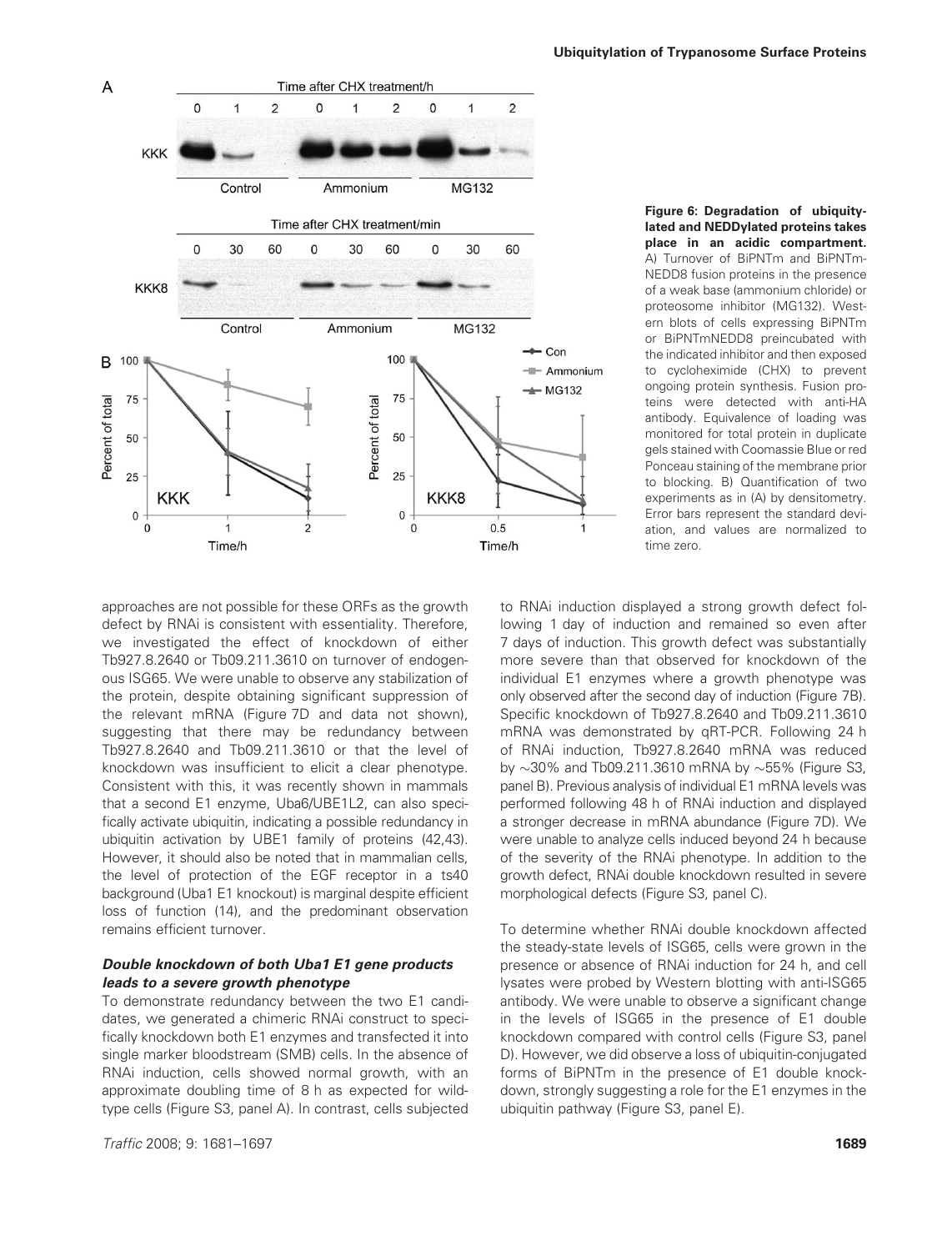In conclusion, our data suggest that Tb927.8.2640 and Tb09.211.3610 are strong candidates for E1 enzymes and that they are likely to act in the same pathway.

## Internalization of ISG65 is clathrin dependent

To determine if internalization of ISG65 requires clathrin, SMB cells harboring a clathrin RNAi construct were grown in the presence or absence of tetracycline and the localization and abundance of ISG65 were observed by immunofluorescence and Western blotting. In non-permeabilized cells, ISG65 was found located on the surface of the plasma membrane in both non-induced and induced cells (Figure 8A). In permeabilized cells, ISG65 was found on vesicles likely to be of the early endocytic pathway, but there was a dramatic decrease in intracellular staining in cells subjected to clathrin RNAi. This was accompanied by the 'BigEye' phenotype as a result of enlargement of the flagellar pocket, as previously observed (22).



gases are required for cell cycle pro**gression.** A) Phylogenetic reconstruction using MRBAYES for Uba1-class ubiquitinactivating enzymes. The two most significant matches returned by BLAST searching of the trypanosome genome with E1 query sequences are included (red) together with reference sequences from S. cerevisiae, H. sapiens and the third hit from T. brucei. The phylogeny demonstrates that both Tb927.8.2640 and Tb09.211.3610 are Uba1 class. Statistical support (posterior probability) values are shown for nodes below 0.95. B) Knockdown growth analysis for trypanosome Uba1 ORFs. Cells were transfected with the relevant p2T7 RNAi construct harboring a 400- to 600-bp fragment specific to each ORF. Following selection (Materials and Methods), cultures were split and one aliquot was induced with tetracycline. Clear and significant growth defects were detected. C) Knockdown of Tb09.211.3610 results in decreased ubiquitin conjugation. Lysates from cells induced for Tb09.211.3610 RNAi were fractionated by SDS–PAGE, transferred to PVDF membranes and probed with monoclonal antibodies against ubiquitin (FK2). Filters were reprobed with rabbit anti-clathrin heavy chain as a loading control. A decrease of  $\sim$ 50% in ubiquitin signal was detected following induction, indicating perturbation of the ubiquitylation pathway. D) Validation of E1 knockdown by qRT-PCR. mRNA was extracted from cells induced for RNAi of Tb927.8.2640 and Tb09.211.3610, and levels of mRNA were compared with non-induced controls and normalized against beta-tubulin. Error bars indicate standard error. Figure 7 con-

Figure 7: Trypanosome E1 ubiquitin li-

tinued on next page.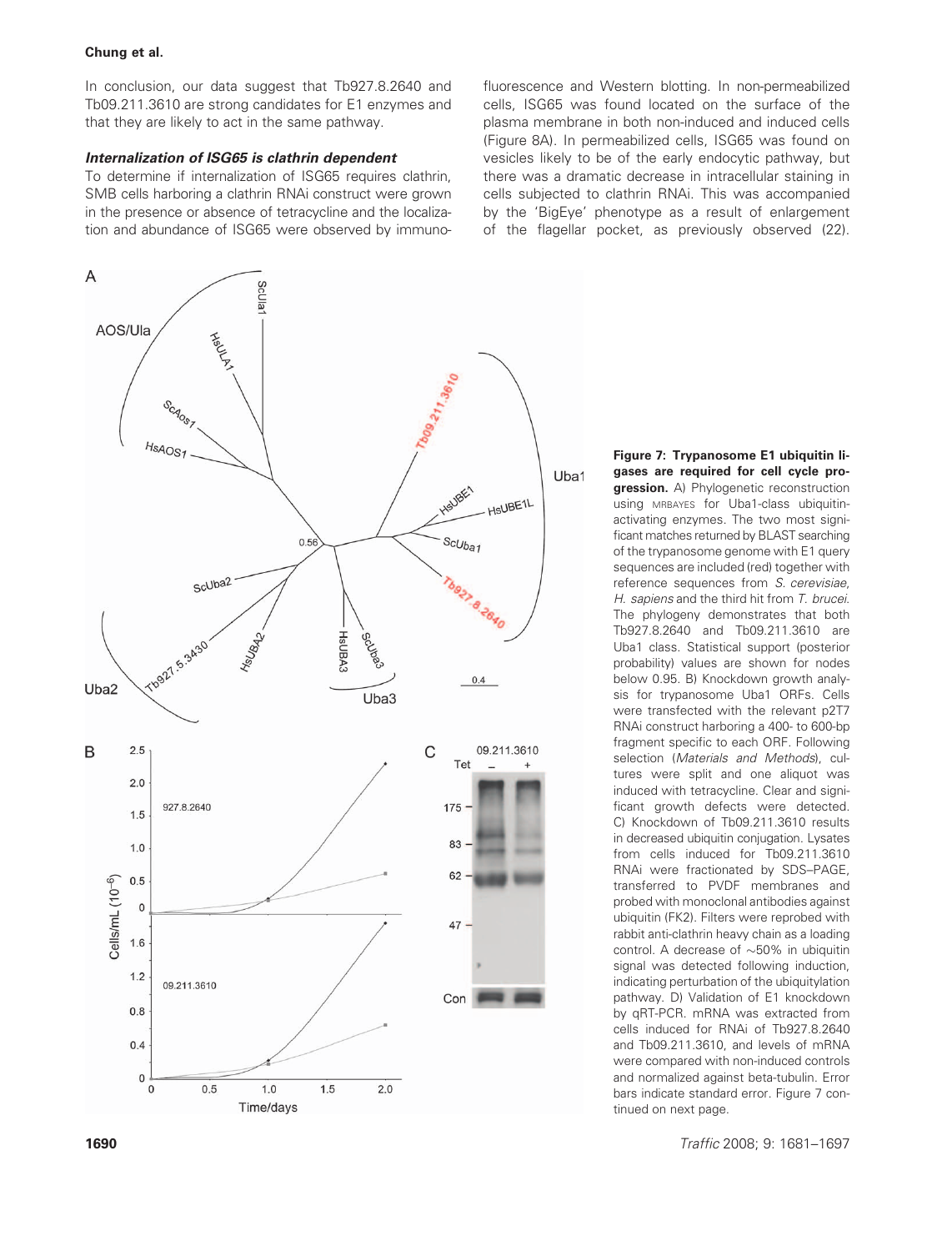

Figure 7: Continued from previous page.

Quantification of internal ISG65 staining indicated a significant decrease in the intracellular pool following clathrin RNAi (Figure 8B). To ensure that this reduced expression was not because of decreased global ISG65 expression, we determined ISG65 levels in whole lysates. These data indicate an  $\sim$ 40% increase in total ISG65 in clathrin RNAi cells, suggesting that ISG65 is stabilized and consistent with a block in endocytosis (Figure 8C). These data confirm that ISG65 internalization is clathrin dependent.

#### ISG65 does not contain extensive N-glycans

In trypanosomes, many glycoproteins present within the endosomal system have extensive processing of their N-glycans by addition of N-acetyl lactosamine repeats; significantly, there is evidence of a role for these structures in internalization of endocytic proteins, but these determinants appear to be absent from ISG65 based on affinity chromatography (44). We sought to investigate the state of the N-glycans on ISG65 to assess if these modifications could contribute to the internalization of the protein. Cells were cultured in the presence of tunicamycin, or lysates were treated with peptide N-glycanase (PNGase F) prior to analysis of the lysates by Western blot with anti-ISG65 antibodies (Figure 8D). Both these treatments resulted in increased mobility of the core protein by  $\sim$ 5 kDa, with a decrease in apparent molecular weight from  $\sim$ 65 to 60 kDa, indicating the likely presence of one or two  $\sim$ 2 kDa biantennary N-linked oligosaccharide chains and suggesting that ISG65 is not subject to extensive elaboration by lactosamine repeats, consistent with earlier work (44) and excluding an oligosaccharide-mediated pathway for ISG65 internalization.

## **Discussion**

In trypanosomes, endocytosis has multiple features that differentiate the process from many organisms. These include utilization of a single clathrin-dependent, dynamin/ AP-2-independent mechanism, unlike the multiple modes that operate in higher eukaryotes (22,24). Moreover, the surface is dominated by GPI-anchored proteins, at  $\sim$ 90% in terms of copy number, unusually placing TMD proteins as a small minority. However, endocytic traffic is differentiated, as evidenced by the presence of two distinct Rab5 early endosome populations (45) and two separate Rab4 and Rab11-dependent recycling pathways (46), while Rab21 and Rab28, two additional endosomal Rab proteins, are also present in trypanosomes (47) (J. Lumb and M. C. F., unpublished data). Taken together, this indicates considerable complexity, sorting and differential targeting.

Despite the number of pathways within the endosomal system, the primary endocytic event at the plasma membrane is non-concentrative as VSG density appears identical in clathrin-coated pits as a bulk surface membrane. Sorting likely occurs within intracellular compartments where VSG is efficiently excluded from clathrin-coated budding structures on endosomal structures (26); the mechanism for this process is not known. A sorting signal closely resembling the dileucine-based motif found in higher eukaryotes targets the trypanosome lysosomal protein p67, although the recognized sequence element appears rather more extensive than in metazoa (21,23). There is also evidence for carbohydrate-mediated endosomal targeting (44). Based on this and other evidence, it is assumed that GPI-anchored proteins are sorted by a default pathway, which accomplish an efficient endocytosis and recycling itinerary. This pathway also ensures minimal turnover for GPI-anchored proteins as VSG is degraded with a half-life in excess of 250 h (48). This huge excess of GPI-anchored proteins in trypanosomes and the absence of AP-2 from the genome raise the question of how TMD proteins are recognized and sorted by the trypanosome, especially as the most abundant cell surface TMD proteins ISG65 and ISG75 (27) lack obvious peptide motif-based endocytic targeting signals. However, the cytoplasmic domain of ISG65 is sufficient and necessary for endosomal targeting (28). The mechanism for ISG sorting must be highly efficient and discriminatory as turnover of VSG is some 40 times slower than that of ISG65 (the latter at 3– 4 h) and ISG65 is sorted against a >100-fold VSG excess. This efficiency is even more remarkable as all endocytosis takes place from the flagellar pocket, representing <5% of the cell surface, and recycling is restricted to a comparatively small number of endosomes (20).

We find that the presence of lysine residues in the cytoplasmic domain of BiPNTm leads to both decreased surface expression and shorter half-life and that this phenomenon is position specific. Furthermore, we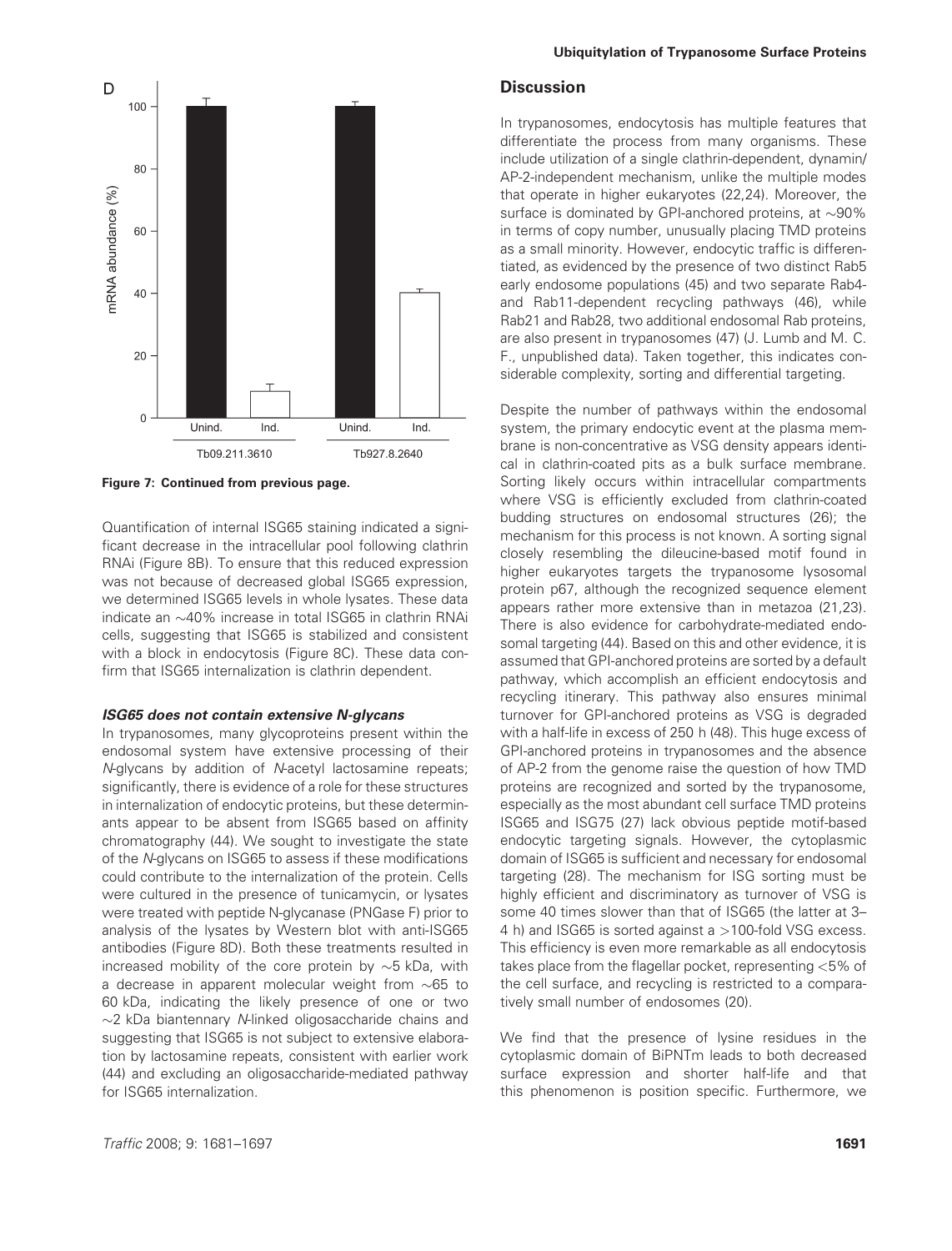

Figure 8: Legend on next page.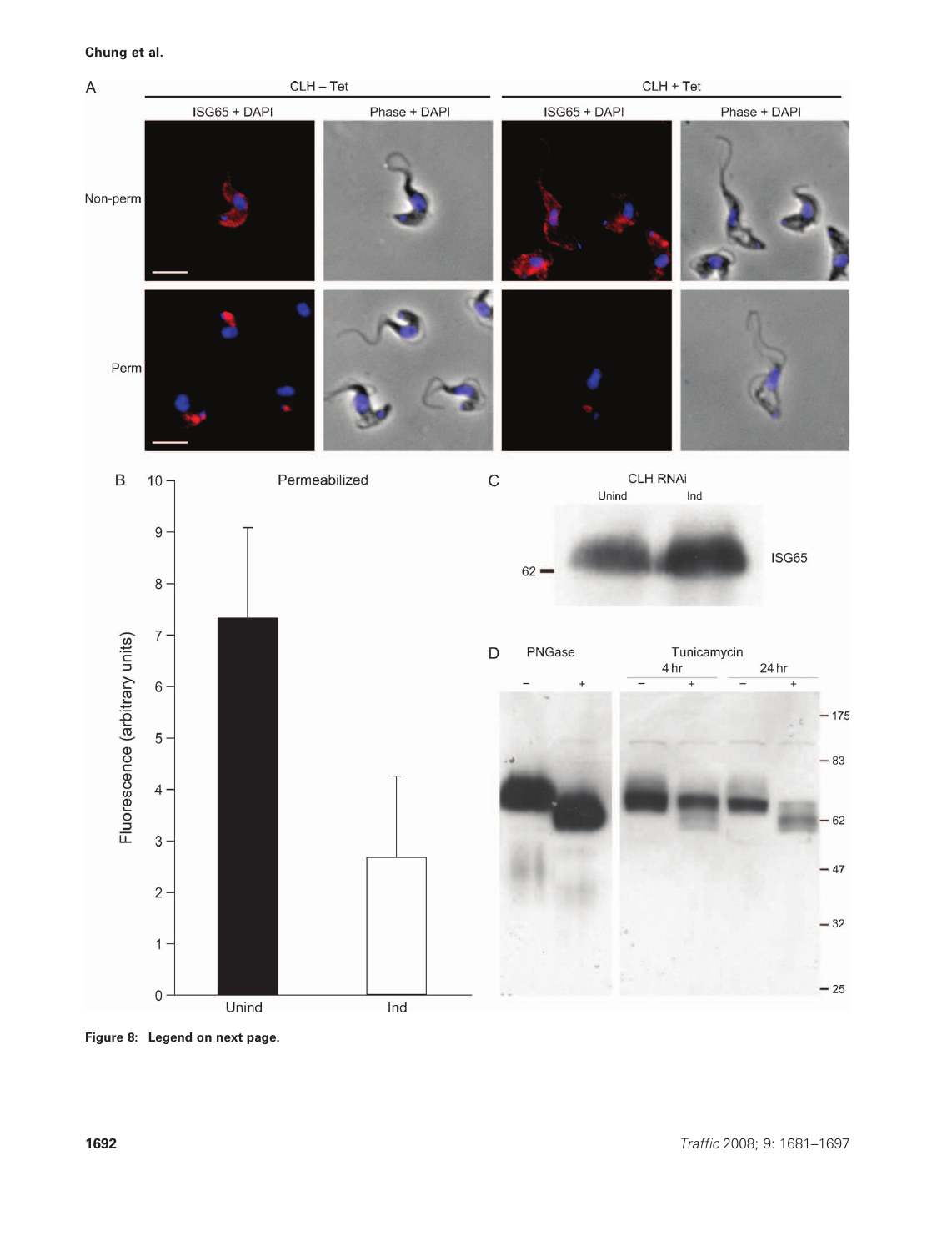demonstrate covalently conjugated ubiquitin in BiPNTm adducts both by immunoprecipitation/Western blotting and by incorporation of a FLAG epitope-tagged ubiquitin into BiPNTm. Incorporation of ubiquitin requires the presence of either of the two lysine residues proximal to the C-terminus of the protein and is specific in that a third lysine residue in the cytoplasmic region, but closer to the membrane-spanning domain, appears to play a very minor role. Both C-terminal lysine residues support addition of at least five ubiquitin monomers. Several studies have demonstrated that monoubiquitylation is sufficient for internalization and degradation (35,49), but our findings are consistent with a recent study demonstrating that oligoubiquitylation provides an efficient internalization signal preferentially recognized over monoubiquitylated conjugates by UIM-containing endocytic adaptors (50). As this configuration is conserved between metazoa and trypanosomatids, it is potentially ancient and may represent the system present in the last common eukaryotic ancestor. Significantly, ubiquitylation patterns are very similar regardless of which C-terminal lysine residue is available, suggesting functional redundancy. Furthermore, we also show that internalization of ISG65 requires the presence of clathrin. This is not surprising because all endocytosis in bloodstream form (BSF) T. brucei that has been measured is clathrin dependent (22). However, our results appear to rule out an oligosaccharide-mediated pathway. This indicates that the ubiquitin-mediated pathway functions in concert with clathrin. Furthermore to this, the trypanosome orthologue of epsin appears to be important for the internalization of ISG65 (C. Gabernet-Castello and M. C. F., manuscript in preparation).

A high level of specificity for lysine recognition by the trypanosome ubiquitylation machinery is further supported by the demonstration that fusion of NEDD8 to the C-terminus of BiPNTm, which includes several lysine residues, fails to support ubiquitylation. While NEDD8 does not appear to support polymer formation in mammalian cells, its presence does not preclude ubiquitylation elsewhere on the host polypeptide and may even enhance it (14). Furthermore, NEDD8 and ubiquitin can use the same ligase, c-Cbl, for attachment in at least some cell types (14). Hence, these data suggest that the sequence environment surrounding the ubiquitin-accepting lysine residues in BiPNTm is important and shows that NEDDylation prevents ubiquitin conjugation at these sites. The obser-

### Ubiquitylation of Trypanosome Surface Proteins

vation that C-terminal fusion of NEDD8 severely destabilized BiPNTm, and that this turnover is not ubiquitin dependent, suggests that NEDD8 is capable of mediating a distinct surface protein downregulation pathway in trypanosomes. Interestingly, while this is rather similar to higher eukaryotes, the suppression of modification by ubiquitin of otherwise available lysine residues may suggest a distinctive aspect to this pathway in trypanosomes.

Overall, many of the features of ubiquitylation of surface molecules by trypanosomes destined for the endocytic system are shared with higher eukaryotes. Biochemically, turnover of ubiquitylated protein is insensitive to proteosome inhibition, but is inhibited by addition of mild base, strongly suggesting degradation in the lysosome. However, there are significant differences in terms of the factors that mediate these pathways. Specifically, ORFs encoding functional Uba1-class E1 ubiquitin-activating enzymes required for cell cycle progression can be confidently identified in the trypanosome, but homologues of the E3 ubiquitin transfer enzymes Rsp5 and c-Cbl mediating direct conjugation of ubiquitin to higher eukaryote endocytic proteins are absent from trypanosomes and other non-opisthokont genomes. This suggests that while the core of the system is conserved, some specific factors and elements are not retained. Hence, the cellular site and precise mechanism(s) of trypanosome ubiquitylation are likely distinct from higher eukaryotes. We previously noted the absence of conventional epsin and eps15 orthologues from the majority of eukaryote lineages, and most taxa possess the epsinR and eps15R forms, which lack a classical UIM (17). This further indicates evolutionary divergence within the ubiquitylation system, suggesting that trypanosomes, and probably many other lineages, mediate this pathway using distinct or divergent factors.

The evolutionary implications of conservation of general features of ubiquitylation but with apparent loss of multiple critical components are highly intriguing. In the accompanying paper, we demonstrate additional absences of important components of the ESCRT system (39), proteins responsible for targeting and sorting of ubiquitylated cargo through the MVB and on to the lysosome. Most pronounced is absence of the ESCRT 0 complex, involved in both recognition of ubiquitylated cargo and targeting of ESCRTs to the MVB, outside the Opisthokonta (16,51). Hence, absence of specific E3 ligases, UIM-containing

Figure 8: Internalization of ISG65 is clathrin dependent. A) Localization of ISG65 in the presence and absence of clathrin RNAi knockdown. SMB cells harboring the p2T7CLH construct were grown for 12 h in the presence or absence of tetracycline induction. The localization of ISG65 (red) was observed in non-permeabilized and permeabilized cells. DNA was visualized by co-staining with DAPI (blue). Scale bar  $= 2 \mu m$ . B) Comparison of the fluorescence intensity of ISG65 staining in cells in the presence (open symbols) or absence (closed symbols) of clathrin knockdown. Clathrin RNAi results in a >50% decrease in the intracellular pool of ISG65 in permeabilized cells subjected to clathrin knockdown. C) Clathrin knockdown stabilizes ISG65. Cells subjected to clathrin RNAi were probed for ISG65. Densitometry indicates ~40% increase in total ISG65 in RNAi cells compared with control cells. D) Digestion of ISG65 with PNGase F or treatment with tunicamycin results in a small molecular weight shift. Cell lysates were digested with PNGase F overnight, while cells were exposed to tunicamycin for up to 24 h. ISG65 was detected in fractionated lysates using anti-ISG65 antibody.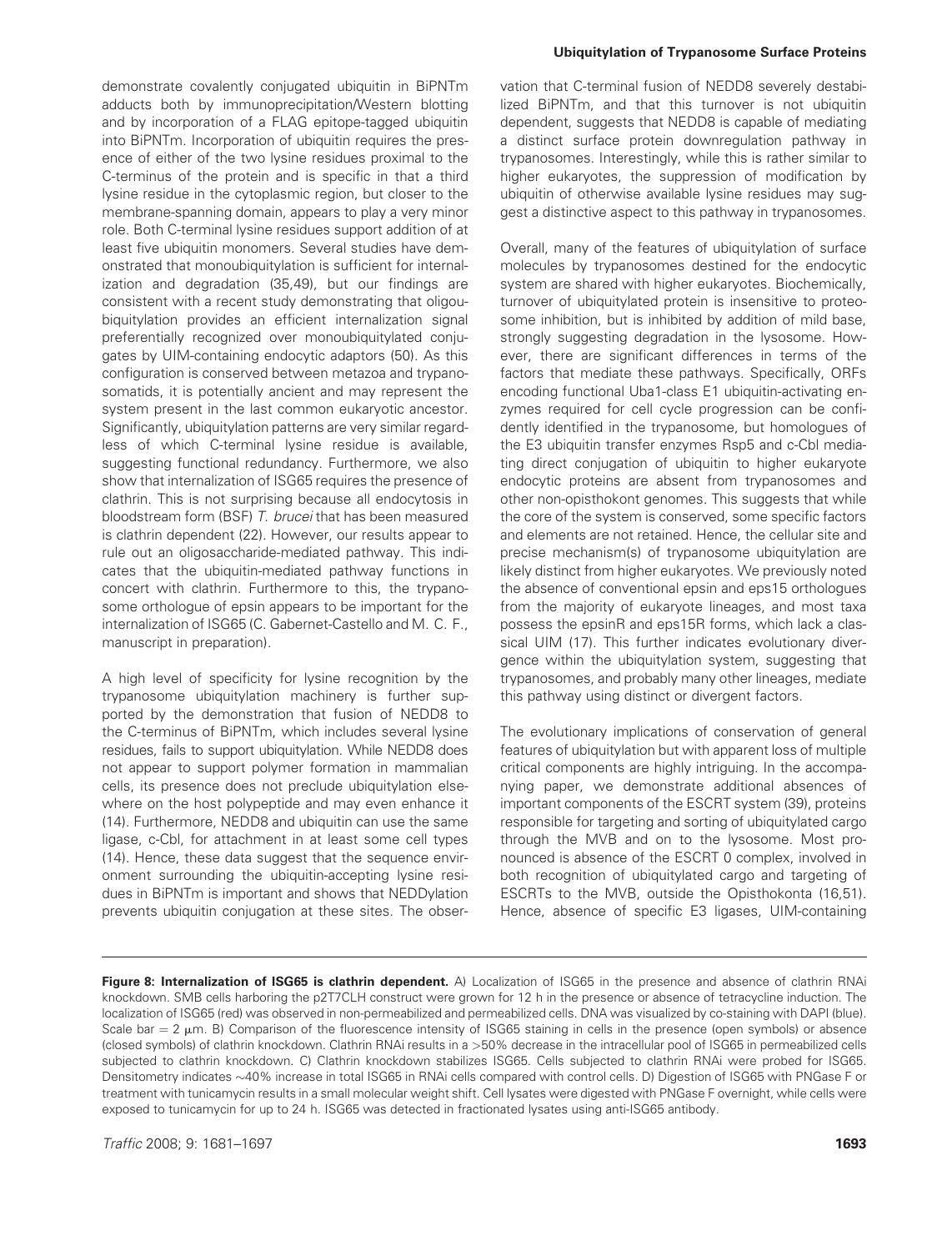epsin adaptors and the ESCRT 0 complex indicates that, despite conservation of a general use of ubiquitylation in endocytosis, there is considerable mechanistic diversity within ubiquitylation pathways across the different eukaryotic lineages.

# Materials and Methods

## Culturing of bloodstream forms of T. brucei

BSF trypanosomes were cultured in HMI-9 complete medium (HMI-9 supplemented with 10% heat-inactivated FBS, 100 U/mL penicillin, 100 U/mL streptomycin and 2 mm L-glutamine) (52) at 37°C with 5%  $CO<sub>2</sub>$ in a humid atmosphere in non-adherent culture flasks with vented caps. Cells were maintained at densities between  $10^5$  and  $5 \times 10^6$  cells/mL. SMB line was used for the expression of tetracycline-inducible constructs (53). Ectopic expression of plasmid constructs was maintained with G418 and hygromycin B at 2.5  $\mu$ g/mL, puromycin at 0.1  $\mu$ g/mL and phleomycin at  $1.0 \mu g/mL$ .

## Plasmid constructs for overexpression and RNA interference

All constructs were verified by standard sequencing methods (Geneservice Ltd) prior to introduction into trypanosomes, and expression was further verified by Western blotting where appropriate. Primers for amplification of an RNAi target fragment were designed using the RNAIT software tool (54). RNAi target fragments were PCR amplified using Taq DNA polymerase and genomic DNA template from 427 BSF cells with the following primers: for Tb927.8.2640, 26A RNAi-F (5'-CGCGCTTGACAATGTAGAAA-3') and 26A RNAi-R (5'-CCAAAAGAGGTCACCGTTGT-3'); for Tb09.211.3610, 211 RNAi-F (5'-GACCCTGACGTTGTGGAGTT-3') and 211 RNAi-R (5'-TGACACTTCT-GAGCCAATGC-3'). E1 double knockdown construct (E1dKO) was generated by PCR amplification of two partially overlapping fragments: 26A RNAi-F and 26A dKO-R2 (5'-AACTCCACAACGTCAGGGTCGAATTCC-CAAAAGAGGTCACCGTTGT-3') primers were used for the first fragment, 211 dKO-F2 (5'-ACAACGGTGACCTCTTTTGGGAATTCGACCCTGACGTTG-TGGAGTT-3') and 211 RNAi-R for the second. Hundred nanograms of each fragment was then used as template for amplification of full-length E1dKO using 26A RNAi-F and 211 RNAi-R. PCR products were cloned into the tetracycline-inducible RNAi expression vector p2T7<sup>TAblue</sup>, linearized with Eam1105I. The p2T7CLH clathrin heavy chain RNAi construct has been previously described (22). To generate double lysine/arginine (K-R) substitutions of BiPNTm, previously constructed single K-R mutants (28) were used as templates for PCR mutagenesis. From pXS5BiPNTmK2, primer pairs of RvK3 (5'-ACGGAATTCCTACATTACTACTTTTACGCTAGAAACCC-CACCCTCCG CACGTCCGGT-3') and FwBiPN (5'-ACGGAATTCAACCCGG-GAATTATG-3') or RvK4 (5'-ACGGAATTCCTACATTACTACGCGTACGCT-3') and FwBiPN were used to generate BiPNTm RRK (RRK) and BiPNTm RKR (RKR), respectively. The third isoform, BiPNTm KRR (KRR), was made from pXS5BiPNTmK3 with primers RvK4 and FwBiPN. All fragments were inserted into pXS5HA expression vector by using flanking HindIII and EcoRI restriction sites as described previously (28). To construct a FLAG™-tagged ubiquitin, full-length TbUb was PCR amplified from T. brucei 427 strain genomic DNA. Primers FwFlagUb (5'-acgAAGCTTATGGACTACAAAGAC-GATGACG ACAAGATGCAGATCTTCGTGAAAACTCTT-3'), which contains FLAG tag sequence, and RvFlagUb (5'-acgGAATTCctaACCACCTCGAA-GACGAAGCAC-3') were used to generate a 273-bp fragment of FLAGtagged TbUb (FlagUb). The fragment was cloned into phleomycin-selective pXS5 expression vector yielding pXS5<sup>phleo</sup>FlagUb. To create NEDD8-BiPNTm fusions, TbNEDD8 was amplified from genomic DNA by PCR with primers FwN8 (5'-ACGCCCGGGCTTCTTAAGGTGAAGACTGTAAGC-3') and RvN8 (5'-ACGGAATTCTCAGCAACCCGCGCGCAGGG-3'), which contain restriction sites for Smal and EcoRI, respectively. Fragments of the TMD of ISG65 (TmKKK) and its lysine-null mutant (TmRRR) were also amplified from previously constructed pXS5 plasmids with the following primers:

## Inhibitor treatment and glycosidase digestion

For analysis of glycosylation, trypanosomes were cultured in the presence of tunicamycin (Sigma) added to complete media at  $1 \mu g/mL$ . For N-glycanase digestions, cells were lysed in 1% Nonidet P-40 (NP-40) in 100 mm sodium phosphate (pH 7.5) with complete protease inhibitor cocktail (Roche) heated to 95°C for 15 min and treated with 10 mU N-glycanase (New England Biolabs, NEB) overnight at 37°C; a second aliquot of N-glycanase was then added, and the reaction continued for 2 h prior to analysis by SDS–PAGE. For inhibition of the proteosome or lysosomal proteases, cells were cultured in the presence of  $10 \mu$ M MG132 or ammonium chloride at 20 mM, respectively, for 1 h prior to initiation of the turnover analysis. Protein synthesis was inhibited by cycloheximide at 50 µg/mL.

## **Transfection**

 $3 \times 10^7$  cells (0.9–1.0  $\times$  10<sup>6</sup> cells/mL) per transfection were harvested at 800  $\times$  g for 10 min and washed with cytomix [2 mm EGTA (pH 7.6), 120 mm KCl, 0.15 mm CaCl<sub>2</sub>, 10 mm K<sub>2</sub>HPO<sub>4</sub>/KH<sub>2</sub>PO<sub>4</sub> (pH 7.6), 5 mm MgCl<sub>2</sub>, 0.5% glucose, 100 ug/mL bovine serum albumin, 1 mm hypoxanthine and 25 mm HEPES (pH 7.6)]. Cells were resuspended in 400  $\mu$ L of cytomix and transferred to a 2-mm gap electrocuvette containing  $10-25 \mu g$ of linearized DNA plasmid. Electroporation was performed using a Bio-Rad Gene Pulser II (1.4 kV and 25  $\mu$ F). Cells were transferred to a flask containing HMI-9 complete medium and allowed to recover at 37°C for 6 h. Antibiotic(s) was added for selection, and cells were subdivided into a 24-well plate. Positive clones were selected 5–6 days after transfection.

## RNA interference and growth analysis

Following transfection with the relevant RNAi construct, clones were selected for hygromycin antibiotic resistance. RNAi was induced with  $1 \mu$ g/mL tetracycline, which was added fresh daily. Cells were quantified using a Z2 Coulter Counter (Coulter Electronics) and maintained between  $10^5$  and  $5 \times 10^6$  cells/mL.

## Immunofluorescence analysis

Cells were harvested at 800  $\times$  g at 4°C for 10 min and washed with icecold Voorheis's-modified phosphate-buffered saline (vPBS; PBS supplemented with 10 mm glucose and 46 mm sucrose, pH 7.6) (55). Cells were then fixed in 3% paraformaldehyde in vPBS for 10 min at 4°C. Fixed cells were washed with ice-cold vPBS and applied to polylysine microscope slides (VWR International), sectioned with an ImmEdge Pen (Vector Laboratories, Inc.) for 20 min. For permeabilization, cells were incubated with 0.1% Triton-X-100 in PBS for 10 min at room temperature and washed three times for 5 min with PBS. Samples were blocked in 20% FBS in PBS for 1 h at room temperature. Fixed cells were incubated with primary antibodies for 1 h at room temperature, followed by three washes for 5 min in PBS. Secondary antibodies were then applied for 1 h at room temperature and washed as above. Samples were dried, and coverslips were mounted using Vectashield mounting medium supplemented with 4',6diamidino-2-phenylindole (DAPI) (Vector Laboratories, Inc.). Coverslips were sealed with nail varnish (Max Factor Inc.). Antibodies were used at the following dilutions: mouse and rabbit anti-HA epitope immunoglobulin G (IgG) (both from Santa Cruz Biotechnology Inc.) at 1:1000, rabbit anti-ISG65 (from M. Carrington, Cambridge) at 1:1000, rabbit anti-Rab5A at 1:200, rabbit anti-Rab11 at 1:400 and mouse anti-p67 (from J. Bangs, Madison) at 1:1000. Secondary antibodies were used at the following dilutions: antimouse Oregon Green (Molecular Probes) at 1:1000 and anti-rabbit Cy3 (Sigma) at 1:1000. Specimens were examined on a Nikon Eclipse E600 epifluorescence microscope fitted with optically matched filter blocks and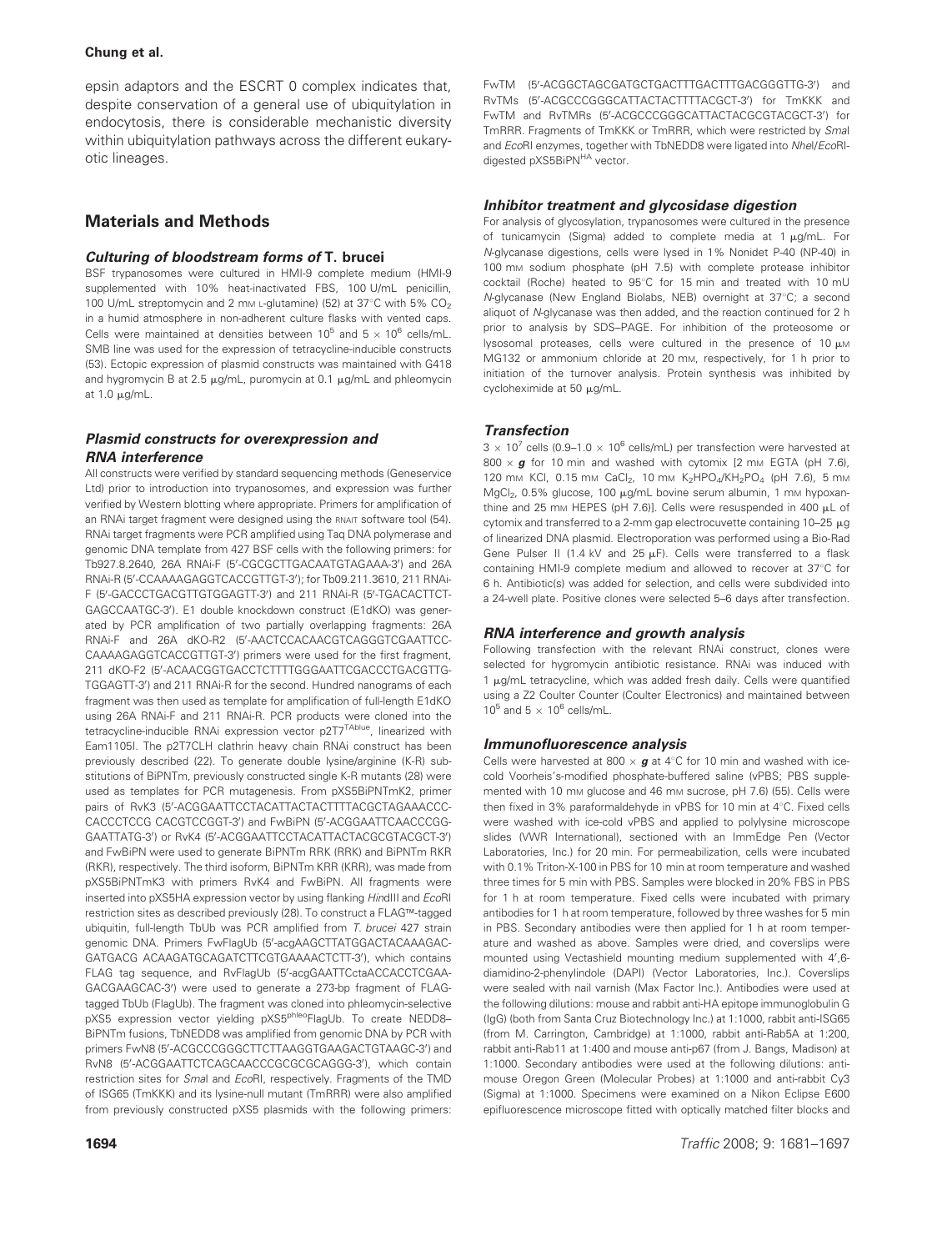a Hamamatsu ORCA charge-coupled device camera. Digital images were captured using METAMORPH software (Universal Imaging Corp.) on a Windows XP computer (Microsoft Inc.), and the raw images were processed using ADOBE PHOTOSHOP 7.0 (Adobe Systems Inc.). Fluorescence intensity was obtained by measuring the total intensity of a region of interest for 20 cells using the Region Measurements function on METAMORPH software and corrected by background subtraction.

## Immunoprecipitation

Cells were pelleted at 16 000  $\times$  g for 15 seconds, washed in PBS and lysed by the addition of 100  $\mu$ L of radioimmunoprecipitation assay (RIPA) buffer [25 mm Tris-HCl (pH 7.5), 150 mm NaCl, 1% NP-40, 0.5% sodium deoxycholate, 0.1% sodium dodecyl sulfate (SDS) and Complete Mini Protease Inhibitor Cocktail (Roche)] for 15 min on ice. Lysates were centrifuged for 30 seconds to remove nuclei and cell debris, and the supernatant transferred to a fresh tube. Thirteen microliters of 10% SDS was added to the supernatant and incubated at 95°C for 5 min. Samples were diluted with 750 µL of dilution buffer [50 mm Tris-HCl (pH 7.5), 1.25% Triton-X-100, 190 mm NaCl, 6 mm ethylenediaminetetraacetic acid (EDTA) and Complete Mini Protease Inhibitor Cocktail]. Thirty microliters of Pansorbin (Calbiochem) (prewashed and resuspended in dilution buffer) was added to the supernatant and incubated at  $4^{\circ}$ C for 1 h. Samples were centrifuged at 16 000  $\times$  g for 5 min and the supernatant transferred to a fresh tube. Two microliters of anti-HA antibody was added to each sample and incubated at 4°C overnight on a rotating device. Immune complexes were then isolated by the addition of 20  $\mu$ L of protein A-Sepharose on a rotating device for 1 h at room temperature. Subsequently, Sepharose beads were washed twice with wash buffer I [50 mm Tris (pH 7.5), 0.1% Triton-X-100, 0.02% SDS, 150 mm NaCl and 5 mm EDTA] and twice with Wash buffer II [50 mm Tris (pH 7.5), 0.02% Triton-X-100 and 1 m NaCl]. A further centrifugation step was performed for 15 seconds at 16 000  $\times$  g, and the remaining supernatant was removed by pipetting. Samples were resuspended in  $1 \times$  SDS sample buffer and denatured at 95 $^{\circ}$ C for 5 min and subjected to 12.5% SDS–PAGE.

## Protein electrophoresis and Western blotting

Trypanosomes were harvested and washed twice in PBS (Sigma). Pellets (1  $\times$  10<sup>7</sup> cells) were lysed in 100  $\mu$ L of boiling SDS sample buffer [10% (w/v) glycerol, 100 mm DTT, 3% (w/v) SDS, 0.01% (w/v) bromophenol blue and 50 mM Tris–HCl (pH 6.8)] and resolved by SDS–PAGE on 12.5% SDS– polyacrylamide mini gels. The proteins were electrophoretically transferred onto polyvinylidene fluoride (PVDF) membrane (Immobilon; Millipore) using a wet transfer tank (Hoefer Instruments). Non-specific binding was blocked with Tris-buffered saline with Tween-20 (TBST) [137 mm NaCl, 2.7 mm KCl, 25 mM Tris base (pH 7.4) and 0.2% Tween-20] supplemented with 5% freeze-dried milk. Commercial monoclonal anti-HA9 and P4D1 anti-ubiquitin antibodies (Santa Cruz Biotechnology) were used at 1:10 000 and 1:1000, respectively, and monoclonal anti-FLAG antibody was at 1:500. A rabbit polyclonal serum against anti-ISG65 antibody was diluted 1:10 000 in TBST milk. Incubations with commercial secondary anti-IgG rabbit or anti-IgG mouse horseradish peroxidase conjugates (Sigma) were performed at 10 000-fold dilution in TBST milk. Detection was by chemiluminescence with luminol (Sigma) on BioMaxMR film (Kodak).

#### Protein stability

Trypanosomes were cultured for up to 6 h in HMI-9 medium containing  $50 \mu g/mL$  cycloheximide (Sigma) to prevent translation. Samples were taken at different time-points and analyzed by Western blot. Data were quantified by scanning of X-ray films following chemiluminescence exposure, followed by analysis with IMAGEJ (http://rsb.info.nih.gov/ij/).

#### Biotinylation

 $10<sup>7</sup>$  mid-log phase cells were collected and washed three times in vPBS. Biotinylation was carried out in wash buffer supplemented with 200-fold excess (1 mm) EZ-link Sulfo-NHS-LC-Biotin (Pierce) for 1 h on ice. Surplus biotin was removed by three washes with ice-cold vPBS. Cells were

#### Ubiquitylation of Trypanosome Surface Proteins

solubilized by incubating with lysis buffer [150 mm NaCl, 1% (v/v) Triton-X-100, 0.1% (w/v) SDS and 20 mM Tris–HCl (pH 7.4)] in the presence of protease inhibitors (Roche). After rolling at 4°C for 1 h, insoluble material was removed by centrifugation at 16 000  $\times$  g for 20 min at 4°C. Biotinylated proteins were separated from non-biotinylated proteins by adsorption to fivefold excess (50 µL) EZ-view<sup>™</sup> Red Streptavidin Affinity Gel (Sigma; washed in lysis buffer). The cell extract and streptavidin gel slurry (10:1, v/v) were rotated for 4 h in the cold. After centrifugation at 16 000  $\times$  g, the supernatant was saved and concentrated by TCA precipitation. The gel slurry was washed twice in wash buffer [130 mm NaCl, 5 mm KCl, 1 mm  $CaCl<sub>2</sub>$ , 1 mm MgSO<sub>4</sub>, 5 mm NaPO<sub>4</sub> and 20 mm HEPES (pH 7.1)], and bound proteins were eluted by boiling in SDS sample buffer, and both fractions were subjected to 12.5% SDS–PAGE and Western blotting. The blots were treated with either monoclonal anti-HA or rabbit anti-ISG65 antiserum and quantified using IMAGEJ software.

### **Bioinformatics**

Trypanosomatid data were at the Sanger Institute Web site (http:// www.genedb.org/) and were searched using BLAST. In addition, the predicted proteome for T. brucei was downloaded and searched using Smith-Waterman using CLC WORKBENCH v3.0.1 with Cube hardware acceleration (http://www.clcbio.com/) on a MacBook Pro (http://www.apple.com/). All recovered sequences were subjected to reverse BLAST/Smith-Waterman for confirmation of orthology. Alignments were done using CLUSTALX, and phylogenetic reconstruction was done using MRBAYES v3.1.2 (http://mrbayes.csit.fsu.edu/).

### Cell cycle analysis

Estimates of cell cycle positions were done exactly as described (56).

### **Densitometry**

All fluorographs were scanned at 16-bit gray scale resolution, and exposures were selected to ensure that the film was not saturated. In most cases, the exposures shown in the figures represent overexposed versions of the same data used in quantification. Quantification and background subtraction were then done with IMAGEJ (http://rsb.info.nih.gov/ij/).

#### Quantitative real-time polymerase chain reaction

 $1 \times 10^8$  cells were harvested at 3450  $\times$  g for 10 min at 4°C and washed with ice-cold PBS. Cells were quick frozen in dry ice for 1 min, and RNA was purified using the RNeasy mini kit (Qiagen) according to the manufacturer's instructions. RNA concentration was quantified using a ND-1000 spectrophotometer and NANODROP software (Nanodrop Technologies). qRT-PCR was performed using iQ-SYBR Green Supermix on a MiniOpticon Real-Time PCR Detection System (Bio-Rad) and was quantified using opticon3 software (Bio-Rad). The following primers were used for qRT-PCR: for Tb927.8.2640, 26A RTF (5'-AACGCATTGCTGGAAGAATC-3') and 26A RTR (5'-CTGTGCAC-CATTCTCACGAT-3'); for Tb09.211.3610, 211 RTF (5'-GAATCGCACA-CATTTTCACG-3') and 211 RTR (5'-TTATTGTTGGATGCGCAAAA-3').

# Acknowledgments

This study was supported by project and program grant funding from the Wellcome Trust. We thank Joel B. Dacks (Cambridge) for discussion of evolutionary aspects of this study, James Bangs (Madison) for antibodies, David Eastwood and Daniel Neil for contributions at the project's initiation.

# Supporting Information

Additional Supporting Information may be found in the online version of this article:

Figure S1: Biotinylation efficiently recovers surface ISG65. Cells were subjected to surface biotinylation as described in Materials and Methods and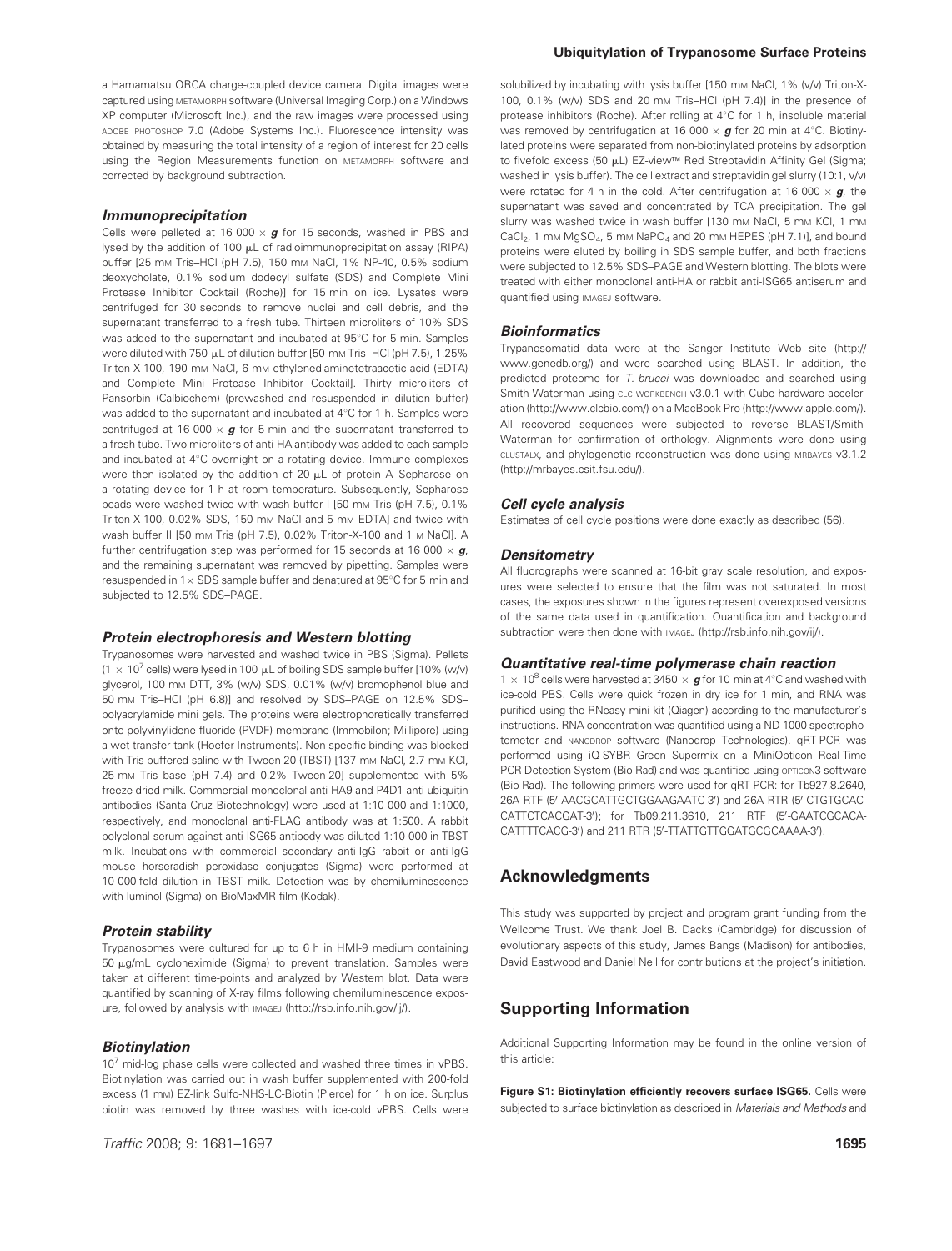recovered with streptavidin beads. The supernatant was subjected to a second round of capture with a further aliquot of streptavidin–agarose. Lane T, total lysate; lanes B1 and B2, bead captures rounds one and two, respectively. Lysates were fractionated by SDS–PAGE and ISG65 detected with affinitypurified antibody. Numbers at left indicate the molecular weights and migration positions of coelectrophoresed standards in kilodaltons.

Figure S2: Alignment of E1 ubiquitin-activating enzymes from H. sapiens, S. cerevisiae and T. brucei. The alignment was done with CLUSTALX. '\*' indicates identical amino acids, ':' indicates strongly conserved amino acids and '.' indicates weakly conserved amino acids. The underlined region is the ATP-binding motif, and the region in black is the active site containing the conserved cysteine for thiol ester formation with ubiquitin.

Figure S3: Characterization of E1 double knockdown bloodstream form cells in T. brucei. Trypanosomes were transfected with p2T7<sup>OE1d-</sup> KO, and transformants were isolated by antibiotic selection (Materials and Methods). A) Growth analysis for E1 double knockdown cells. Uninduced (closed symbols) and induced cells (open symbols) were grown over a period of 9 days, and cell numbers were monitored. A strong growth defect was observed following 1 day of RNAi induction. All subsequent experiments were conducted after 24 h of RNAi induction. Note that, by day eight, the RNAi system was broken and cells reverted to a normal mitosis phenotype. Similar data were obtained for multiple independent experiments. B) Validation of E1 knockdown by qRT-PCR. mRNA was extracted from cells, and levels of mRNA were compared with non-induced controls. mRNA abundance was detected using primers for either Tb927.8.2640 or Tb09.211.3610 and normalized against beta-tubulin. Error bars derive from duplicate experiments and show the standard deviation. C) Knockdown of both E1 enzymes results in severe morphological defects. Phase-contrast images of non-induced control cells and induced cells costained with DAPI (blue) to visualize DNA. Lower panels represent other examples of morphological phenotypes observed in induced cells. Scale bar is 2  $\mu$ m. D) Steady-state levels of ISG65 were comparable between uninduced and induced cells. Three hundred nanograms of total protein lysate from noninduced and induced cells was subjected to SDS–PAGE, followed by Coomassie staining (lower panel) or Western immunoblotting with anti-ISG65 specific antibody (upper panel). Numbers indicate the molecular weight in kilodaltons. E) Double knockdown of E1 enzymes results in loss of ubiquitylated forms of BiPNTm. Lysates from BSF cells expressing HA-tagged BiPNTm in the presence or absence of E1 knockdown were immunoprecipitated with anti-HA antibody. Immunoprecipitates were separated by SDS– PAGE and then immunoblotted with anti-ubiquitin antibody P4D1 (denoted by U) and anti-HA (denoted by H). The migration of unconjugated (BiPNTm) and ubiquitin-conjugated (black circles) proteins is indicated on the right side as is the migration position of the IgG heavy chain, which is detected by the secondary antibody in the Western blot. Lower panel shows a longer exposure of immunoblots using anti-ubiquitin antibody. Numbers indicate the molecular weight in kilodaltons of co-electrophoresed marker proteins.

Table S1: RNAi knockdown of E1 ubiquitin ligase candidates results in a cell cycle block. Following induction, cells harboring RNAi plasmids were fixed, stained with DAPI and the copy number of the nucleus and kinetoplast determined. Data were obtained for >250 cells in each instance. For ORF 09.211.3610, a clear accumulation of cells that have completed mitosis but not cytokinesis is observed, consistent with a role in this event. Data are expressed as per cent (note: some analyses do not total 100% because of the presence of cells with organellar copy numbers not included here).

Please note: Wiley-Blackwell are not responsible for the content or functionality of any supporting materials supplied by the authors. Any queries (other than missing material) should be directed to the corresponding author for the article.

## References

- 1. Mayor S, Riezman H. Sorting GPI-anchored proteins. Nat Rev Mol Cell Biol 2004;5:110–120.
- 2. Robinson MS. Adaptable adaptors for coated vesicles. Trends Cell Biol 2004;14:167–174.
- 3. Hicke L, Dunn R. Regulation of membrane protein transport by ubiquitin and ubiquitin-binding proteins. Annu Rev Cell Dev Biol 2003; 19:141–172.
- 4. Bonifacino JS, Weissman AM. Ubiquitin and the control of protein fate in the secretory and endocytic pathways. Annu Rev Cell Dev Biol 1998; 14:19–57.
- 5. Kerscher O, Felberbaum R, Hochstrasser M. Modification of proteins by ubiquitin and ubiquitin-like proteins. Annu Rev Cell Dev Biol 2006;22: 159–180.
- 6. de Melker AA, van der Horst G, Calafat J, Jansen H, Borst J. c-Cbl ubiquitinates the EGF receptor at the plasma membrane and remains receptor associated throughout the endocytic route. J Cell Sci 2001; 114:2167–2178.
- 7. Huang F, Goh LK, Sorkin A. EGF receptor ubiquitination is not necessary for its internalization. Proc Natl Acad Sci U S A 2007;104: 16904–16909.
- 8. Hawryluk MJ, Keyel PA, Mishra SK, Watkins SC, Heuser JE, Traub LM. Epsin 1 is a polyubiquitin-selective clathrin-associated sorting protein. Traffic 2006;7:262–281.
- 9. Fisher RD, Wang B, Alam SL, Higginson DS, Robinson H, Sundquist WI, Hill CP. Structure and ubiquitin binding of the ubiquitin-interacting motif. J Biol Chem 2003;278:28976–28984.
- 10. Katz M, Shtiegman K, Tal-Or P, Yakir L, Mosesson Y, Harari D, Machluf Y, Asao H, Jovin T, Sugamura K, Yarden Y. Ligand-independent degradation of epidermal growth factor receptor involves receptor ubiquitylation and Hgs, an adaptor whose ubiquitin-interacting motif targets ubiquitylation by Nedd4. Traffic 2002;3:740–751.
- 11. Klapisz E, Sorokina I, Lemeer S, Pijnenburg M, Verkleij AJ, van Bergen en Henegouwen PM. A ubiquitin-interacting motif (UIM) is essential for Eps15 and Eps15R ubiquitination. J Biol Chem 2002;277:30746–30753.
- 12. Polo S, Sigismund S, Faretta M, Guidi M, Capua MR, Bossi G, Chen H, De Camilli P, Di Fiore PP. A single motif responsible for ubiquitin recognition and monoubiquitination in endocytic proteins. Nature 2002; 416:451–455.
- 13. Miller SL, Malotky E, O'Bryan JP. Analysis of the role of ubiquitininteracting motifs in ubiquitin binding and ubiquitylation. J Biol Chem 2004;279:33528–33537.
- 14. Oved S, Mosesson Y, Zwang Y, Santonico E, Shtiegman K, Marmor MD, Kochupurakkal BS, Katz M, Lavi S, Cesareni G, Yarden Y. Conjugation to Nedd8 instigates ubiquitylation and down-regulation of activated receptor tyrosine kinases. J Biol Chem 2006;281:21640–21651.
- 15. Hurley JH, Emr SD. The ESCRT complexes: structure and mechanism of a membrane-trafficking network. Annu Rev Biophys Biomol Struct 2006;35:277–298.
- 16. Williams RL, Urbe S. The emerging shape of the ESCRT machinery. Nat Rev Mol Cell Biol 2007;8:355–368.
- 17. Field MC, Gabernet-Castello C, Dacks JB. 'Reconstructing the evolution of the endocytic system: insights from genomics and molecular cell biology'. Adv Exp Med Biol 2007;607:84–96.
- 18. Dacks JB, Field MC. Evolution of the eukaryotic membrane-trafficking system: origin, tempo and mode. J Cell Sci 2007;120:2977–2985.
- 19. Ferguson MA. The structure, biosynthesis and functions of glycosylphosphatidylinositol anchors, and the contributions of trypanosome research. J Cell Sci 1999;112:2799–2809.
- 20. Field MC, Carrington M. Intracellular membrane transport systems in Trypanosoma brucei. Traffic 2004;5:905–913.